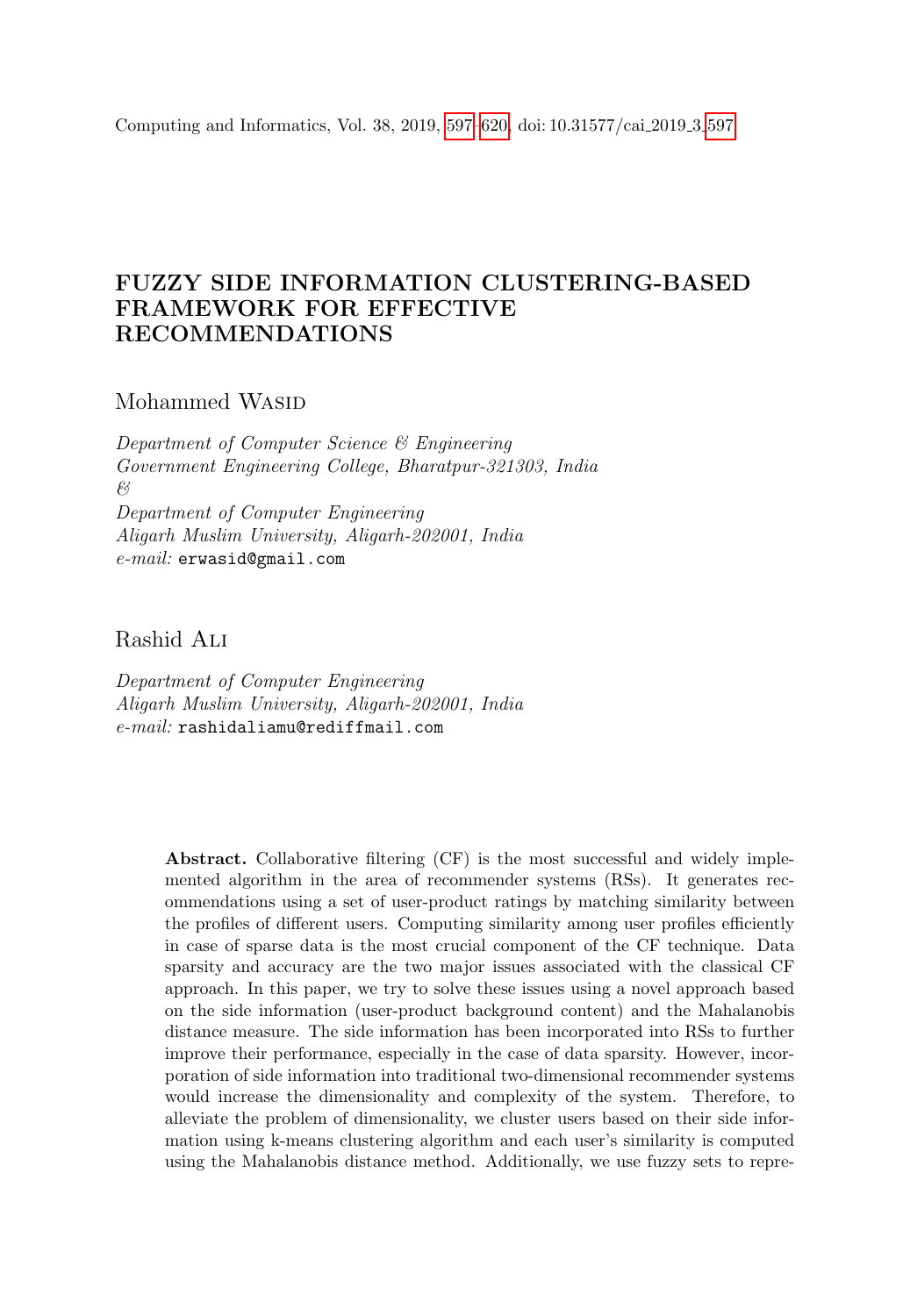sent the side information more efficiently. Results of the experimentation with two benchmark datasets show that our framework improves the recommendations quality and predictive accuracy of both traditional and clustering-based collaborative recommendations.

Keywords: Recommender systems, collaborative filtering, Mahalanobis distance, k-means clustering, multi-criteria, demographic recommender

# 1 INTRODUCTION

Recommender System (RSs) is the information filtering software tool which gives suggestions to internet users for the products which are more likely to be preferred by them or relevant to their choice [\[1\]](#page-19-1). Here, a suggestion can be from any domain, such as which movie to watch, which song to listen, what products to buy, or which online news to read. Collaborative filtering (CF) is the most used and popular technology implemented in both industry and academia due to its simplicity and accurate enough recommendations ability [\[2\]](#page-19-2). The CF technique is further classified into product-based and user-based methods. The core idea of the product-based method is to provide product suggestions to users based on the other similar products, while the user-based method generates recommendation to a user (target user) by finding a set of users who have high correlations with this user. In both ways, finding similar users (products) to target user (product) is the crucial step for CF technique [\[3\]](#page-19-3). Currently, most of the CF similarity measures are based on commonly rated products. Although these CF recommendation methods are popular and widely used, they still suffer a number of inadequacies, including [\[4\]](#page-20-0):

- Data sparsity: This is a very usual problem in collaborative recommenders where users give ratings to a small set of products from a broad set of products available in the system. The actual problem occurs in the neighborhood set generation phase, where a very few or no common product ratings are available for similarity computation between users which leads to invalid neighborhood set formation.
- Cold-start: This problem arises in a scenario similar to that of data sparsity. In this problem, it is tough to produce recommendations for users who are newly introduced into the system or have not rated a single product yet.
- Multidimensionality: Traditional RSs works fine in case of two dimensions, i.e., users and products, but tends to fail when a recommendation is needed for a system having more than two dimensions. Therefore, the curse of dimensionality is one of the major issues in classical recommender systems.

All of the above-listed problems are approximately dependent on each other; for instance, while handling data sparsity issue through some user-product features in the system, the multidimensionality issue comes into the picture [\[5\]](#page-20-1). Therefore,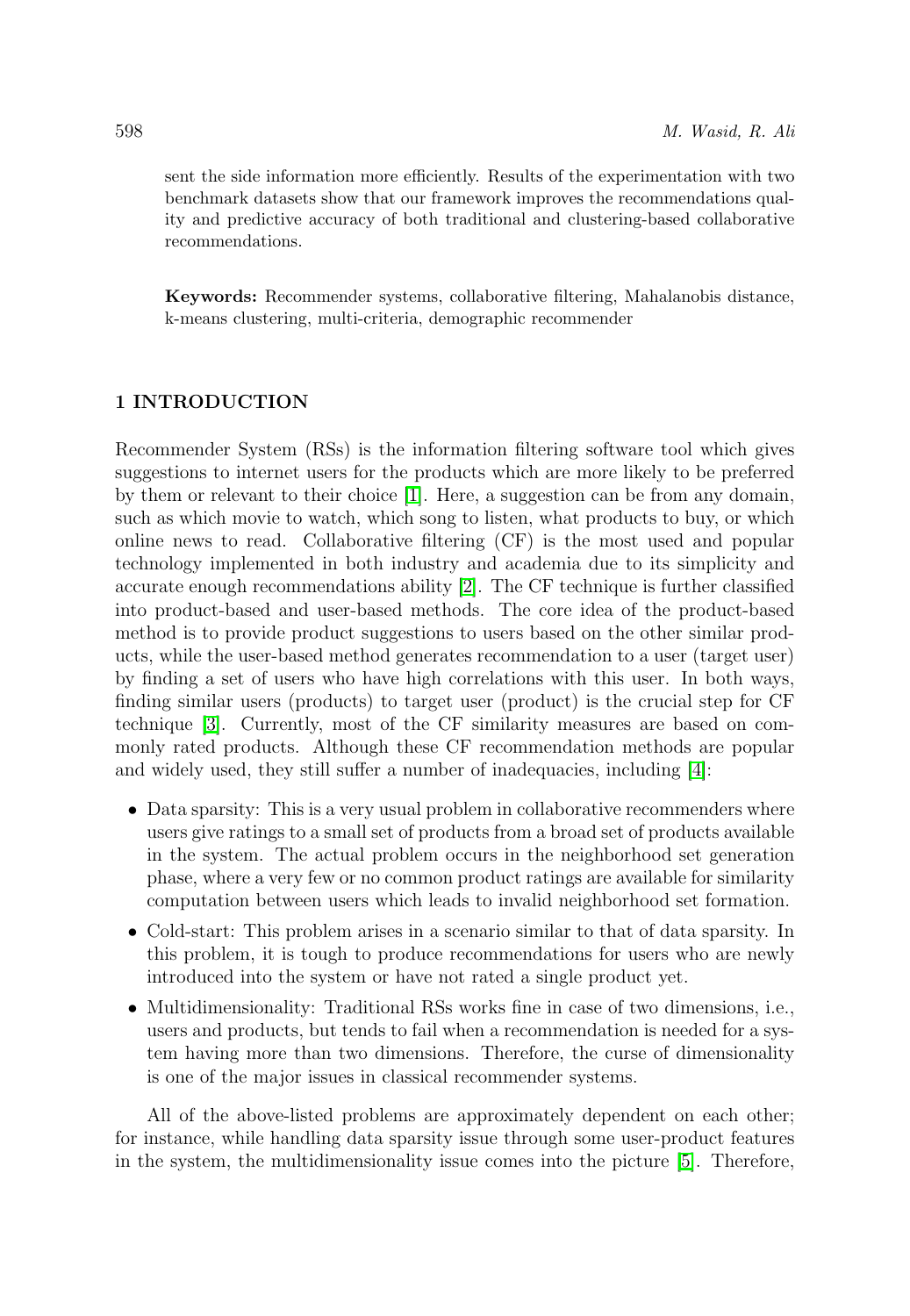to tackle these problems, a compact model is required where the fusion of userproduct side information into traditional recommender system does not affect its dimensions.

Although researchers are working towards the improvement in the accuracy of recommender systems using the overall user-product single-criterion ratings [\[3,](#page-19-3) [6\]](#page-20-2), it has been seen that the user's demographic data, products description, contextual and multi-criteria rating factors significantly influence the utility of recommendations. In this work, we incorporate

- 1. user demographic information (user age) and
- 2. multi-criteria ratings as side information for two different recommenders.

A collaborative filtering technique with demographic information is known as demographic recommender systems. We have used user age as the third dimension to alleviate data sparsity issue. Let us suppose a user  $x$  who is new in the system and has no past ratings (user cold-start), then, in such case, other users can only be matched with him/her by his/her age. Hence the young age group users will be closer to each other rather than the old age people. Whereas, a multi-criteria recommender system (MCRS) can provide more effective and accurate suggestions to users as compared to the classical RSs. In MCRS the preference of a user is represented based on several aspects of the products [\[7\]](#page-20-3). Instead of having a single overall rating for a product, MCRS represents products using multiple components to attain preference of a user in depth [\[7,](#page-20-3) [8\]](#page-20-4). For example, hotels can be evaluated more effectively based on their different components (cleanliness, rooms, cuisines, and price) instead of evaluating on a single overall rating. Now, our job is to find a technique which can combine these side information with traditional recommendation systems without dimension expansion and further improve their accuracy. After connecting the side information into the system, we have to identify a method to compute effective similarity between user models with side information. There is a need for selecting an efficient similarity measure for a top-N neighborhood set generation.

Therefore, in this work, we proposed a framework which has achieved our goals. In our framework, we treated the side information (user age or multi-criteria ratings) as a clustering parameter for k-means clustering. The users are clustered using their age (or multi-criteria ratings) and this reduces the user search space while forming neighborhood set of the user. Each user is assigned to his/her most similar side information cluster. Further, we use Mahalanobis distance measure to compute the distance between users within the group [\[35\]](#page-22-0). Our work follows a simple and effective method to generate more expert recommendations to the users. The contribution of the paper can be outlined as follows:

• We propose a recommendation method that improves the accuracy of collaborative filtering and is based on side information, Mahalanobis distance, and k-means clustering algorithm.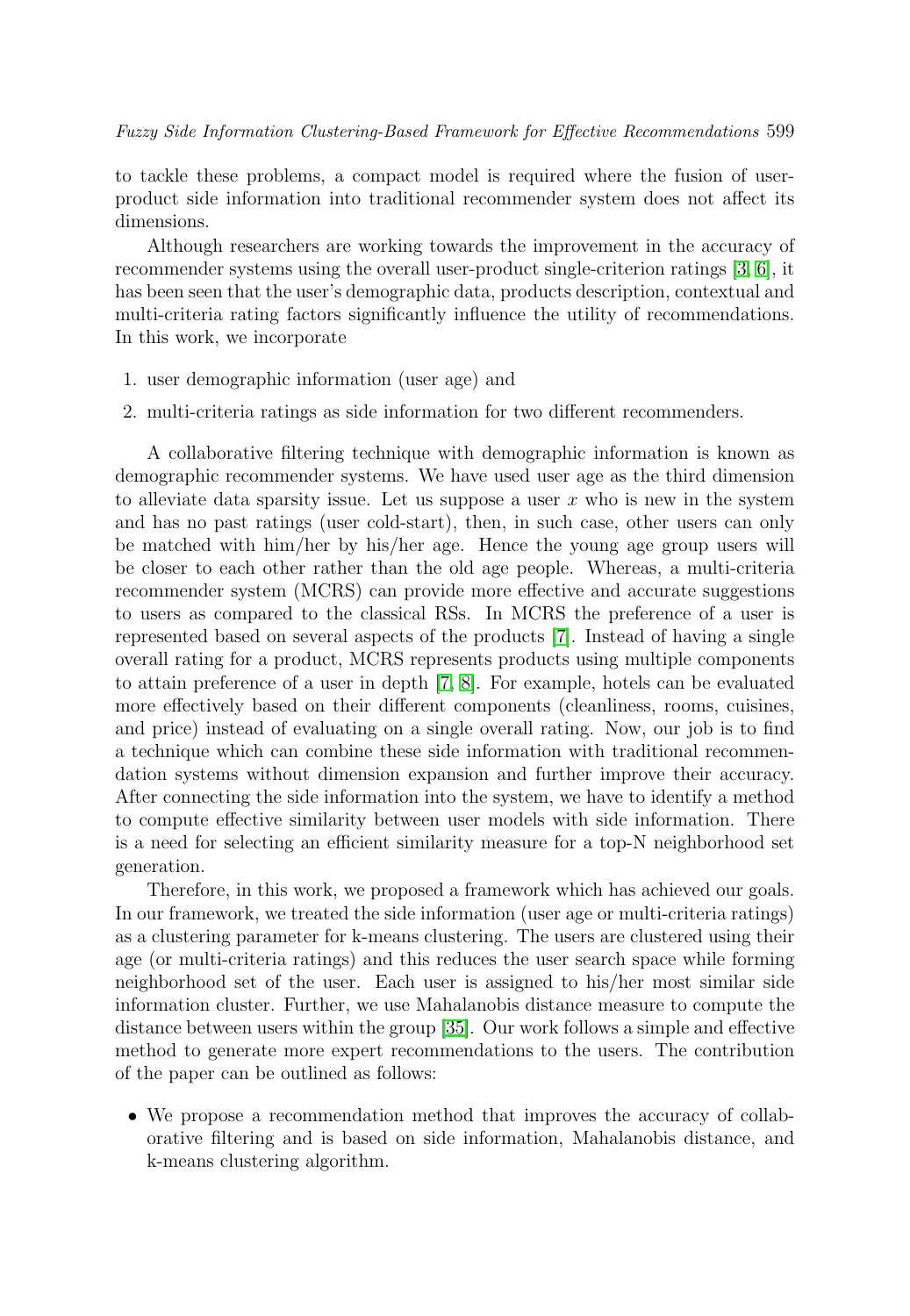- We present a novel framework to deal with the curse of dimensionality in collaborative filtering recommender systems. No method in the literature deals with the multi-criteria and demographic multi-dimensionality problem using a single framework.
- A novel user profile is built on user-product side information, where fuzzy logic is used to handle the sparsity and uncertainty and reduces the complexity of the system.
- Modified Mahalanobis distance measure is proposed for users matching.
- We perform extensive experiments on two real datasets, namely Yahoo! Movies for multi-criteria ratings and MovieLens for user age feature. The results show that our proposed framework can deal with the multi-dimensionality and data sparsity issues effectively and accurately as compared to other traditional techniques.

This paper is organized as follows: Section [2](#page-3-0) introduces the background and related work. The proposed recommendation framework is introduced in detail in Section [3.](#page-7-0) In Section [4,](#page-13-0) we evaluate the proposed method using the MovieLens 100 K and Yahoo! Movies datasets and compare it with the existing methods. We conclude the paper in Section [5.](#page-19-4)

# <span id="page-3-0"></span>2 BACKGROUND

# 2.1 Recommendation Techniques

Recommender systems employ different information filtering techniques to product recommendations based on the type of application. There are many techniques implemented in literature, but the Content-based (CB), Collaborative filtering (CF), and hybrid techniques are the major recommendation techniques [\[4\]](#page-20-0). We will discuss each of them in the following subsections.

# 2.1.1 Content-Based Technique

This technique suggests products similar to the ones user selected in the past. The core mechanism of this technique depends upon the content or feature of the past preferred products [\[1\]](#page-19-1). These contents or features are further used to build a user profile for each user. Thereafter, similarity between user profiles and other products are computed to obtain similar products.

# 2.1.2 Collaborative Filtering Technique

This is the most widely implemented technique in literature. It produces recommendations based on preferences of other like-minded users in the system. CF works in three steps. First, similarity is computed between users on the basis of their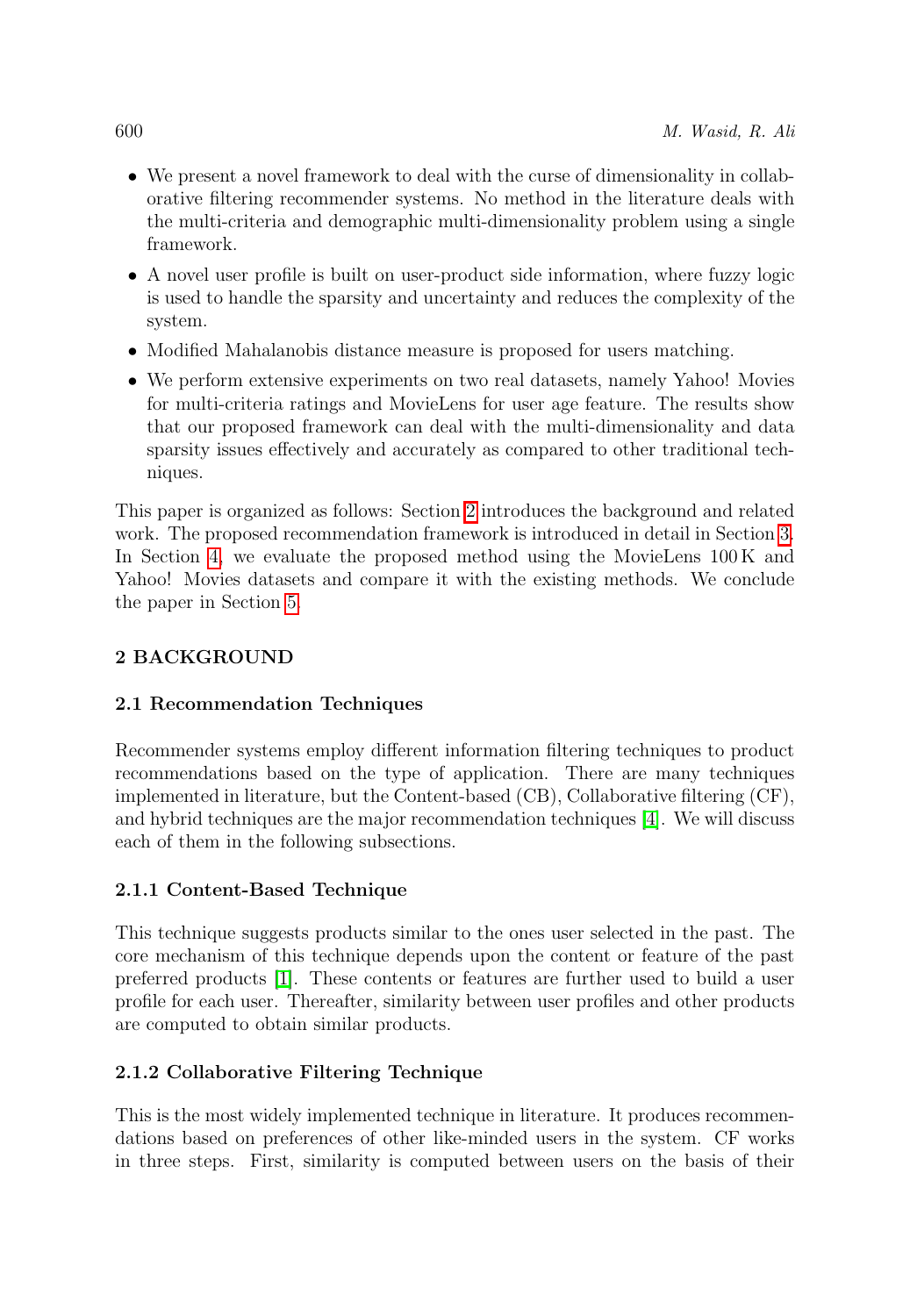historical ratings. Secondly, the neighborhood set is formed by obtaining most similar users to the target user. Thirdly, predictions and recommendations are made through neighborhood users' collective ratings [\[2\]](#page-19-2). We can observe from above mentioned steps that the similarity computation is a critical step for CF technique and the performance of the system considerably depends on the quality of neighborhood set selection. Therefore, there is a need for a good mechanism to find neighbors of target user which can facilitate better recommendations to the users. We will discuss some of the well-known similarity measures in Section [2.2.](#page-4-0)

# 2.1.3 Hybrid Filtering

Here, more than one filtering technique is combined to improve the effectiveness of the recommender system. Hybrid filtering is used to remove drawbacks of each technique separately [\[19\]](#page-21-0). There are multiple ways to implement a hybrid recommender system; it can be implemented by combining separate recommender techniques or by adding content-based characteristics to collaborative model and vice-versa.

# <span id="page-4-0"></span>2.2 Similarity Measures

Similarity computation is an intermediate and primary step in collaborative filtering which is used for neighborhood set formation [\[10,](#page-20-5) [19\]](#page-21-0). Here user-product rating matrix is used for similarity computation. Most of the similarity measures fail in case of sparse data. In our work, we will perform experiments on the following similarity measures to compute the similarity/distances between users.

## 2.2.1 Pearson Correlation Coefficient (PC)

This is the most popular similarity computation method usually applied to memorybased CF [\[33\]](#page-22-1). In this method, the similarity between two users is based only on the ratings both users have given to products in the past. The  $\overline{PC}$  is calculated as follows:

$$
PC(x,y) = \frac{\sum_{n \in N_{xy}} (r_{x,n} - \bar{r_x})(r_{y,n} - \bar{r_y})}{\sqrt{\sum_{n \in N_{xy}} (r_{x,n} - \bar{r_x})^2} \sqrt{\sum_{n \in N_{xy}} (r_{y,n} - \bar{r_y})^2}}
$$
(1)

where  $r_{x,n}$  is the rating of user x on product n and  $\bar{r}_x$  is the mean of the total ratings given by the user x.  $N_{xy}$  is the set of products commonly rated by both user x and y.

## 2.2.2 Cosine-Based Similarity (CS)

This method uses the concept of angle to compute the similarity among different users. This similarity is based on the cosine of the angle between two users x and  $y$ .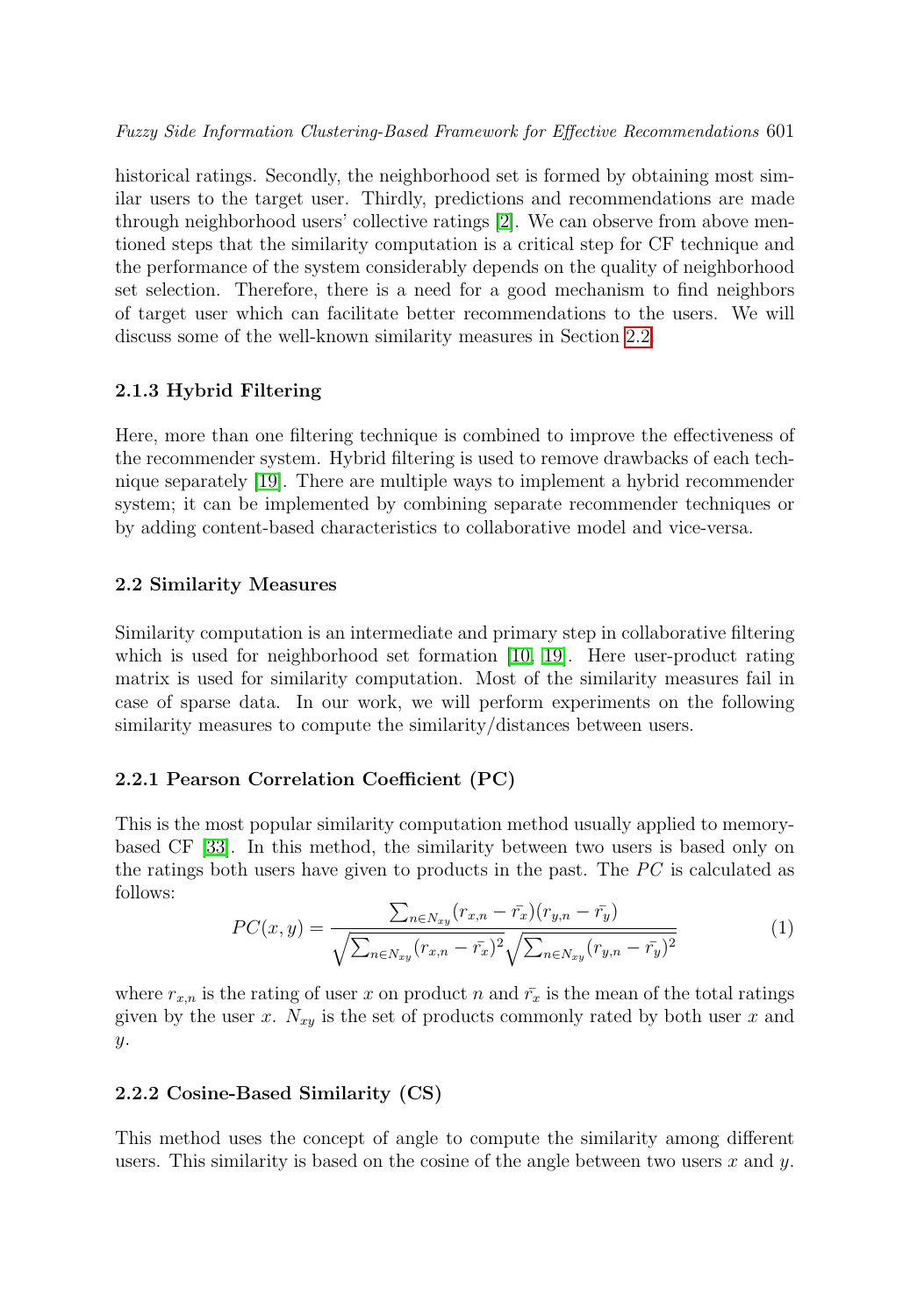602 M. Wasid, R. Ali

It is calculated using:

$$
CS(x,y) = \frac{\sum_{n \in N_{x,y}} r_{x,n} \cdot r_{y,n}}{\sqrt{\sum_{n \in N_{x,y}} r_{x,n}^2} \sqrt{\sum_{n \in N_{x,y}} r_{y,n}^2}}.
$$
\n(2)

#### 2.2.3 Extended Jaccard Coefficient (JC)

This method can be used for continuous or discrete non-negative features and gets reduced to the Jaccard coefficient in case of the binary attributes as input. This coefficient, which is represented as  $JC$ , is defined by the following equation:

$$
JC(x,y) = \frac{\sum_{n \in N_{x,y}} r_{x,n} r_{y,n}}{\sum_{n \in N_{x,y}} r_{x,n}^2 + \sum_{n \in N_{x,y}} r_{y,n}^2 - \sum_{n \in N_{x,y}} r_{x,n} r_{y,n}}.
$$
(3)

#### 2.2.4 The Mahalanobis Distance (MD)

This is a well-known distance measuring formula which is calculated using the inverse of the variance-covariance matrix of the dataset of interest [\[14,](#page-20-6) [15\]](#page-20-7). The MD for a single user  $x$  is computed similar to the concept of Euclidean distance method.

<span id="page-5-0"></span>
$$
MD = \sqrt{(x - \bar{x})vc_z^{-1}(x - \bar{x})^T}
$$
\n(4)

where

$$
vc_z^{-1} = \begin{bmatrix} \sigma_2^2/det(vc_z) & -\rho_{12}\sigma_1\sigma_2/det(vc_z) \\ -\rho_{12}\sigma_1\sigma_2/det(vc_z) & \sigma_1^2/det(vc_z) \end{bmatrix}
$$

where  $\sigma_1^2$  and  $\sigma_2^2$  are the variances of the values of the first and second users respectively.  $\rho_{12}\sigma_1\sigma_2$  is the covariance between the two users and  $det(vc_z)$  is the determinant of the variance-covariance matrix  $(vc<sub>z</sub>)$ , which is computed as follows:

$$
vc_z = \begin{bmatrix} \sigma_1^2 & \rho_{12}\sigma_1\sigma_2 \\ \rho_{12}\sigma_1\sigma_2 & \sigma_2^2 \end{bmatrix} .
$$
 (5)

Since Equation [\(4\)](#page-5-0) is used only for a single user x, we will discuss  $MD$  for multiple users in detail in Section [3.2.](#page-11-0)

# 2.3 Related Work

In our work, a user-based clustering has been applied to identify users with similar preferences based on user age or multi-criteria ratings. For example, in a restaurant, one may like the food, but not the service, or vice-versa. So, in the real-life scenario, the side information dramatically affects the overall preference of a user. There has been a lot of research done in the area of recommender systems using clustering, like a user-based clustering has been proposed using user-user similarity computations and resulting clusters are used for neighborhood set generation [\[10\]](#page-20-5).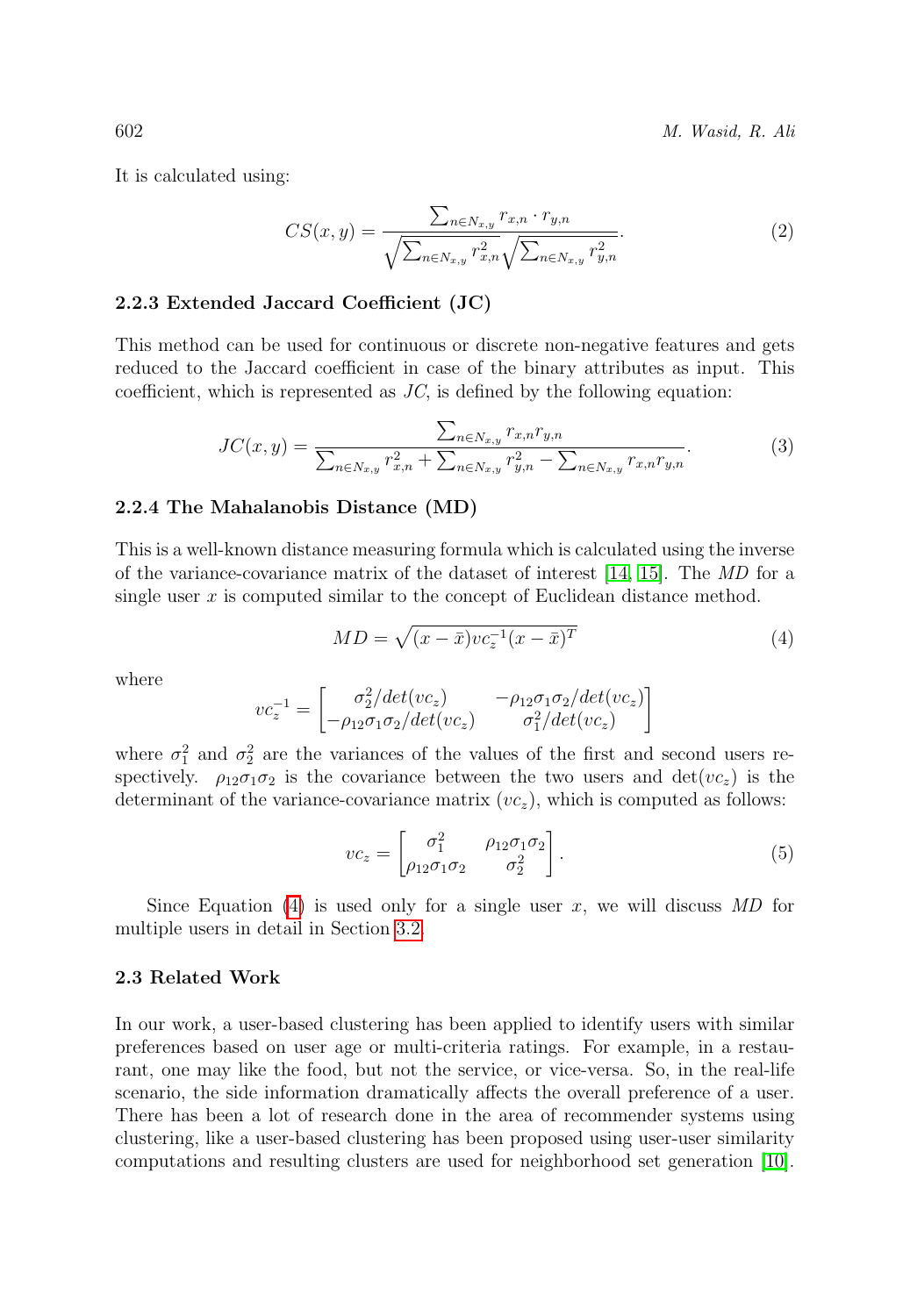Ungar and Dean [\[21\]](#page-21-1) clustered both users and products separately using k-means and Gibbs sampling. Here, users can be un-clustered using the number of products in each product cluster they have rated and vice-versa. Tsai and Chihli [\[22\]](#page-21-2) proposed cluster ensembles method for collaborative filtering recommendation where they have used the self-organizing map and k-means clustering and three different ensemble methods. A novel clustering-based CF approach was developed where user groups are formed using a proposed method to reduce the impact of the data sparsity [\[20,](#page-21-3) [32\]](#page-22-2). After cluster formation, nearest neighbors are found from each user group to produce the useful recommendation to the users. Similarly, Liu [\[9\]](#page-20-8) proposed an improved clustering-based collaborative filtering recommender method. In this approach the authors applied k-means clustering to cluster the users and then an enhanced similarity method was developed to generate nearest neighbors in the cluster for the target user. The problem of computational time has also been addressed using k-means clustering by clustering user-product ratings and generate nearest neighbors [\[23\]](#page-21-4).

Liu et al. [\[11\]](#page-20-9) presented a multi-criteria recommendation approach by clustering users based on their criteria preferences in a preference lattice. Authors showed that some set of criteria dominate the overall ratings and different users have their own different dominant set of criteria. A clustering and regression-based technique was proposed in [\[12,](#page-20-10) [13\]](#page-20-11) to improve the predictive accuracy of multi-criteria CF: different clustering methods were used to detect similar customer segments and regression was used for learning important weights for the various quality factors. Nilashi et al. in [\[26\]](#page-21-5) proposed a technique to solve scalability and sparsity problems of multi-criteria recommender systems using dimensionality reduction and Neuro-Fuzzy techniques. In their approach the Neuro-Fuzzy technique was used to solve sparsity problem, and scalability was handled using higher order singular value decomposition along with supervised learning (classification) methods. Similarly, in [\[24\]](#page-21-6), a hybrid recommendation model was proposed to overcome the same issues by using ontology and dimensionality reduction techniques. The authors have used EM clustering to cluster user-product and Singular Value Decomposition (SVD) techniques for dimensionality reduction. Whereas, [\[25\]](#page-21-7) shows a method which combines dimension reduction and user clustering in collaborative filtering in which the authors have used principal component analysis and SVD techniques for dimensionality reduction plus k-means and agglomerative hierarchical clustering techniques for user clustering. Authors in [\[30,](#page-22-3) [31\]](#page-22-4) deal with the curse of dimensionality by handling data sparsity problem of CF technique. Xu et al. [\[27\]](#page-21-8) used the clustering algorithm to cluster user profile and then combined it with product-based collaborative filtering to improve its performance. Furthermore, authors have incorporated fuzzy set theory to deal with different rating schemas and tackle the scalability issue of recommender systems.

Furthermore, many authors have chosen certain clustering parameters from the user-product profile features in literature. Frémal and Lecron in [\[16\]](#page-21-9) presented a clustering based recommender system based on product's metadata: they have used movie genre as a clustering parameter. Since a single movie can have mul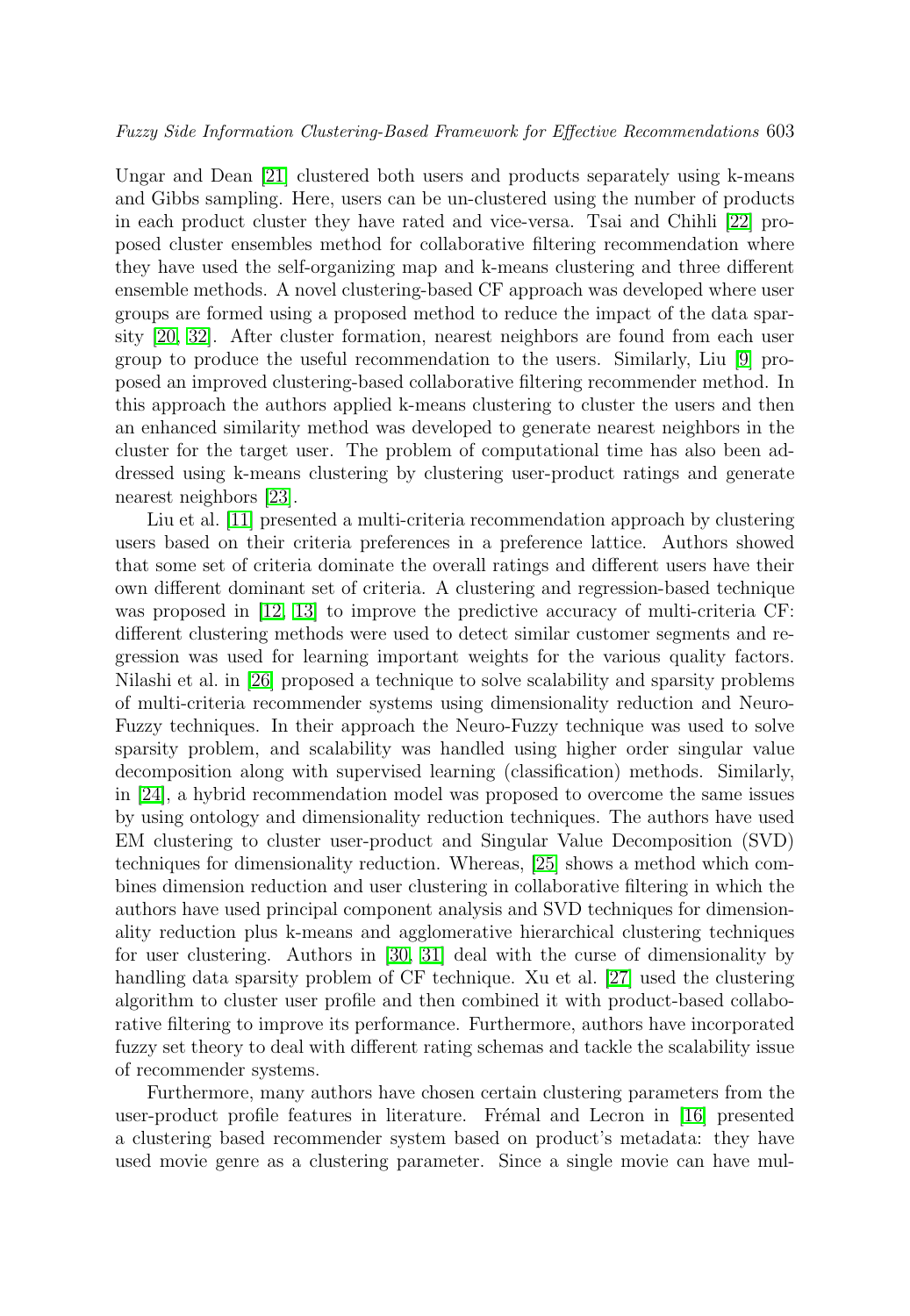tiple genres, therefore, authors assigned a single product to multiple clusters and results from every cluster were combined using different weighting strategies. In the same way, [\[29\]](#page-22-5) proposed a technique to cluster products based on the contents using k-means algorithms. Product-grain clustering [\[18\]](#page-21-10) was introduced by choosing contexts as a clustering parameter using k-means algorithm. Further, these context clusters were incorporated into matrix factorization technique to overcome data sparsity, scalability and prediction quality issues. Wang et al. [\[28\]](#page-21-11) proposed a new algorithm which clusters user attributes using k-means algorithm. Here, longitude and latitude of the user are considered as the clustering parameter and after cluster formation, the similarity of each user is calculated within the respective cluster.

The major problem with these works is that they all have used some additional techniques to alleviate the issue of dimensionality reduction which makes the system more complicated. A complex system will take more time to produce recommendations which may irritate the online user. Unlike the approaches mentioned above, our proposed framework is straightforward and requires no mathematical modelling for dimensionality reduction because we have treated the other dimensions as the feature of user cluster. Our work in this paper can be summarized twofold. First, we identify the clustering parameter for cluster segments and incorporate fuzzy sets to handle the uncertainty issue associated with them. After cluster formation, in the second fold, we applied different similarity measures and compared with our proposed Mahalanobis distance-based method. However, our goal is to study the impact of different similarity measures for clustering and non-clustering approaches.

# <span id="page-7-0"></span>3 THE PROPOSED FRAMEWORK

In this section, we give a description of our proposed framework which improves recommendation system's accuracy by identifying different users' belongingness into different clusters based on their side information. In the proposed technique, the actual neighbors of users are found based on their Mahalanobis distance within the user cluster. Unlike traditional similarity measures, the Mahalanobis distance not only considers the commonly rated products between the two users but also finds the variance and covariance between them which makes it more efficient to generate the more similar neighborhood set to the target user, thus, improving the effectiveness of the CF recommendation [\[15\]](#page-20-7). The framework is constructed according to the idea and description mentioned above. Figure [1](#page-8-0) presents the architecture of the system. The proposed algorithm has three main components which are explained in the below subsections.

# 3.1 User Cluster Formation

In order to generate most relevant user clusters according to their side information, the first step is to identify the clustering parameter from the existing dataset. After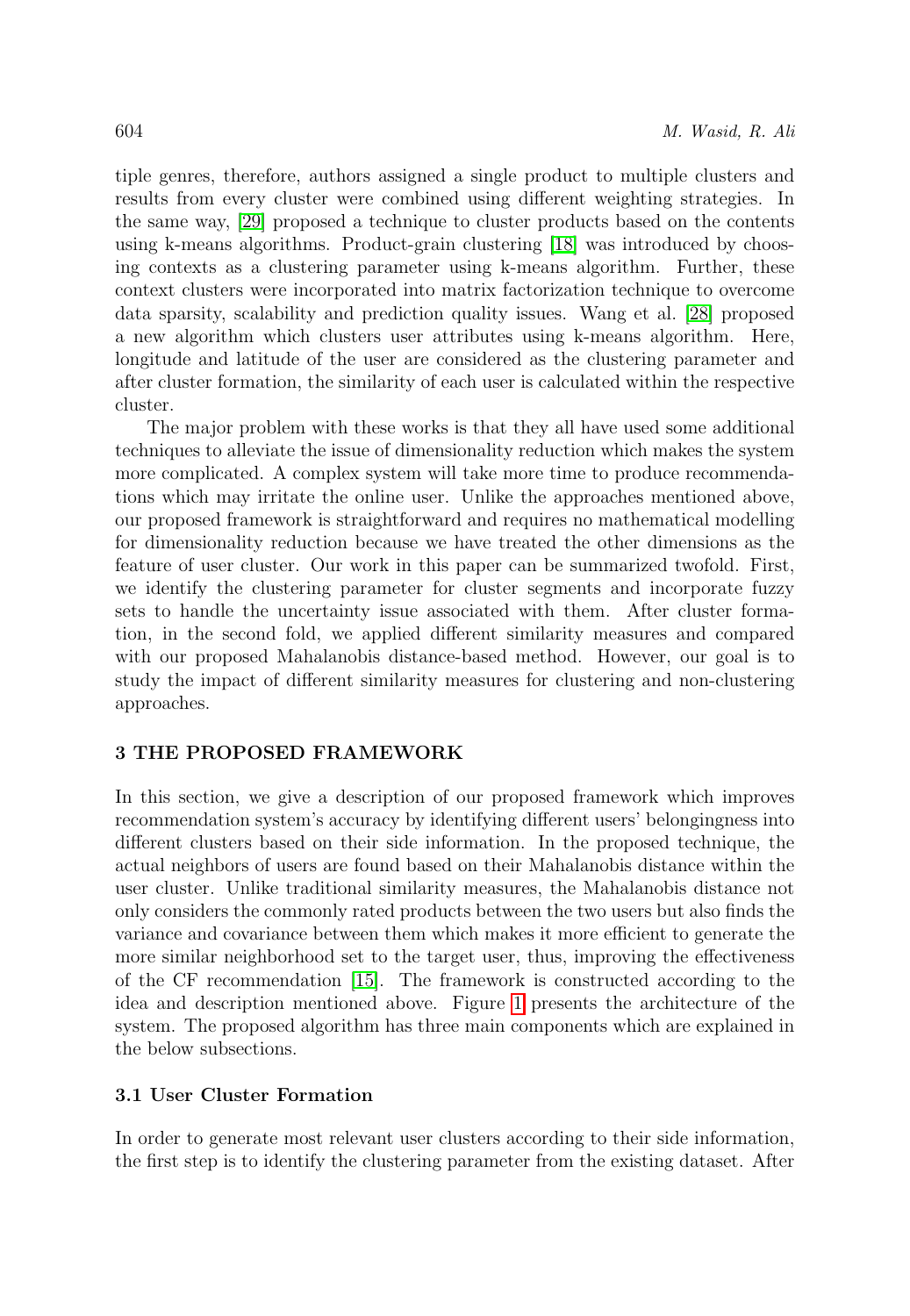



<span id="page-8-0"></span>Figure 1. Clustering with fuzzy side information framework

which, the number of user cluster centers has to be defined. The next step is to cluster each user with any one of these pre-specified cluster centers based on their in-between distance (similarity). Those users are assigned to the cluster which has minimum distance (maximum similarity) from them, so that users with most common preferences are grouped in the same cluster. This process iterates until convergence criteria are met. The algorithm for creating user clusters is shown below.

# 3.1.1 Fuzzy Approach

Fuzzy set has been used to deal with the vague concepts, like 'old', 'short', 'poor', and so on. To incorporate the fuzzy sets into recommender system, proper fuzzification (designing of membership functions) will be required and an appropriate distance function will be needed to match the local and global similarities between different users.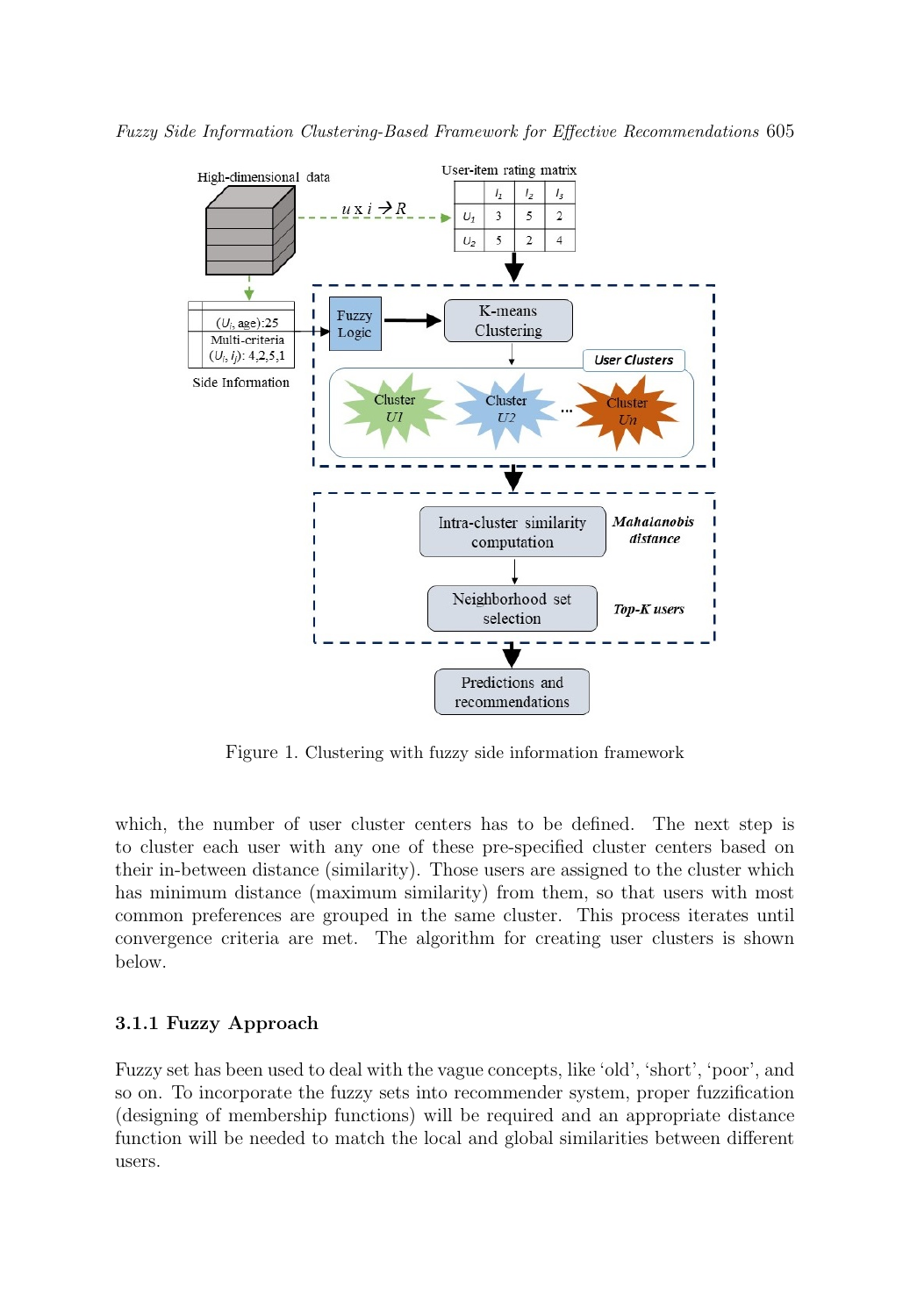#### Algorithm 1 Algorithm for user cluster formation

Input: Dataset with Side Information, number of clusters K Output: Set of user clusters

Step 1: [*Initialization*]

Initialize randomly K clustering centers  $\{c_1, c_2, c_3, \ldots, c_k\}$  from the dataset.

Step 2: [*Assignment*]

a. Find the closest cluster center  $c$  for each user  $a$  using:

(i) Equation [\(8\)](#page-10-0) in case of fuzzified side information OR

(ii) following Euclidean distance for non-fuzzified side information:

$$
Edis_{c,a} = \sqrt{(M_{c,1} - M_{a,1})^2 + (M_{c,2} - M_{a,2})^2 + \dots + (M_{c,n} - M_{a,n})^2}
$$

where:  $Edis_{c,a}$  - distance between the cluster center c and the user a;  $n$  – number of user rated products;

 $M_{c,n}$  – age or multi-criteria ratings of cluster center c for product n

 $(n=4$  for multi-criteria ratings; n=1 for age side information);

 $M_{a,n}$  – age or multi-criteria ratings of user a for product n.

b. Arrange user a by its distance from each clustering centers  $\{c_1, c_2, c_3, \ldots, c_k\}$ . c. Assign the user  $a$  with the nearest distance cluster center  $c$ .

Step 3: [Convergence]

a. Iteratively process cluster reassignment until convergence criteria is reached.

b. If convergence criteria met, then the algorithm terminates and returns a set of user clusters  $\{c_1, c_2, c_3, \ldots, c_k\}$ , otherwise go to step 2.

Side information fuzzification: We have used the following fuzzy sets to deal with the uncertainty associated with the user-item side information (multicriteria ratings and user age).

In our approach, multi-criteria ratings from Yahoo! Movies dataset are classified into six fuzzy sets, namely very bad (VB), bad, average, good, very good, and excellent (Exl) [\[6\]](#page-20-2), as shown in Figure [2,](#page-10-1) following are the membership functions for these fuzzy sets:

$$
P_{VB}(m) = \begin{cases} 1 - m, & m \le 1, \\ 0, & m \ge 1, \end{cases}
$$
 (6a)

$$
P_{t(v)}(m) = \begin{cases} 0, & m \le v - 2, m > v, \\ m - v + 2, & v - 2 < m \le v - 1, \\ v - m, & v - 1 < m \le v \end{cases}
$$
(6b)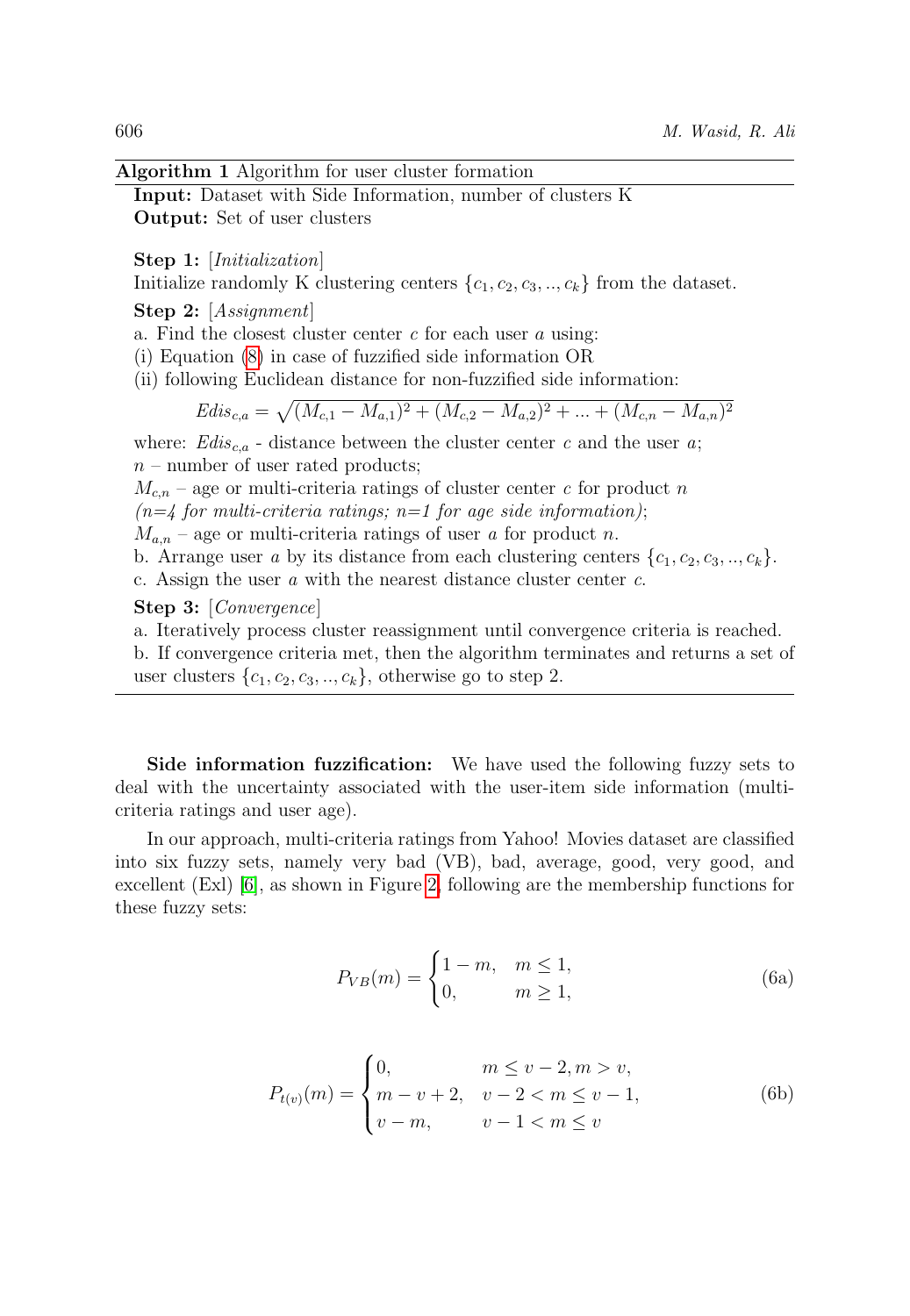Fuzzy Side Information Clustering-Based Framework for Effective Recommendations 607

where  $t(v)$  represents the bad, average, good, and very good for each value of  $v = 2$ , 3, 4, and 5, respectively.

$$
P_{Exl}(m) = \begin{cases} 0, & m \le 4, \\ m-4, & 4 < m \le 5. \end{cases}
$$
 (6c)



Figure 2. Fuzzy sets for multi-criteria rating side information

The 'user age' feature from MovieLens dataset is fuzzified into three fuzzy sets namely, young, middle-aged, and old [\[6\]](#page-20-2), as shown in Figure [3,](#page-11-1) the membership functions of these fuzzy sets are shown below.

<span id="page-10-1"></span>
$$
Q_{young}(m) = \begin{cases} 1, & m \le 20, \\ (35 - m)/15, & 20 < m \le 35, \\ 0, & m > 35, \end{cases}
$$
(7a)

$$
Q_{middle}(m) = \begin{cases} 0, & m \le 20, m > 60, \\ (m - 20)/15, & 20 < m \le 35, \\ 1, & 35 < m \le 45, \\ (60 - m)/15, & 45 < m \le 60, \end{cases}
$$
(7b)  

$$
Q_{Old}(m) = \begin{cases} 0, & m \le 45, \\ (m - 45)/15, & 45 < m \le 60, \\ 1, & m > 60. \end{cases}
$$
(7c)

Fuzzy distance function: After side information fuzzification process, to compute the distances between fuzzified features, we replace the Euclidean distance method in Algorithm 1 mentioned above in step  $2(i)$  with the following modified Euclidean fuzzy distance formula [\[17\]](#page-21-12).

<span id="page-10-0"></span>
$$
Gfd(X,Y) = \sqrt{\sum_{i=1}^{z} (Lfd(x_i, y_i))^2}
$$
 (8)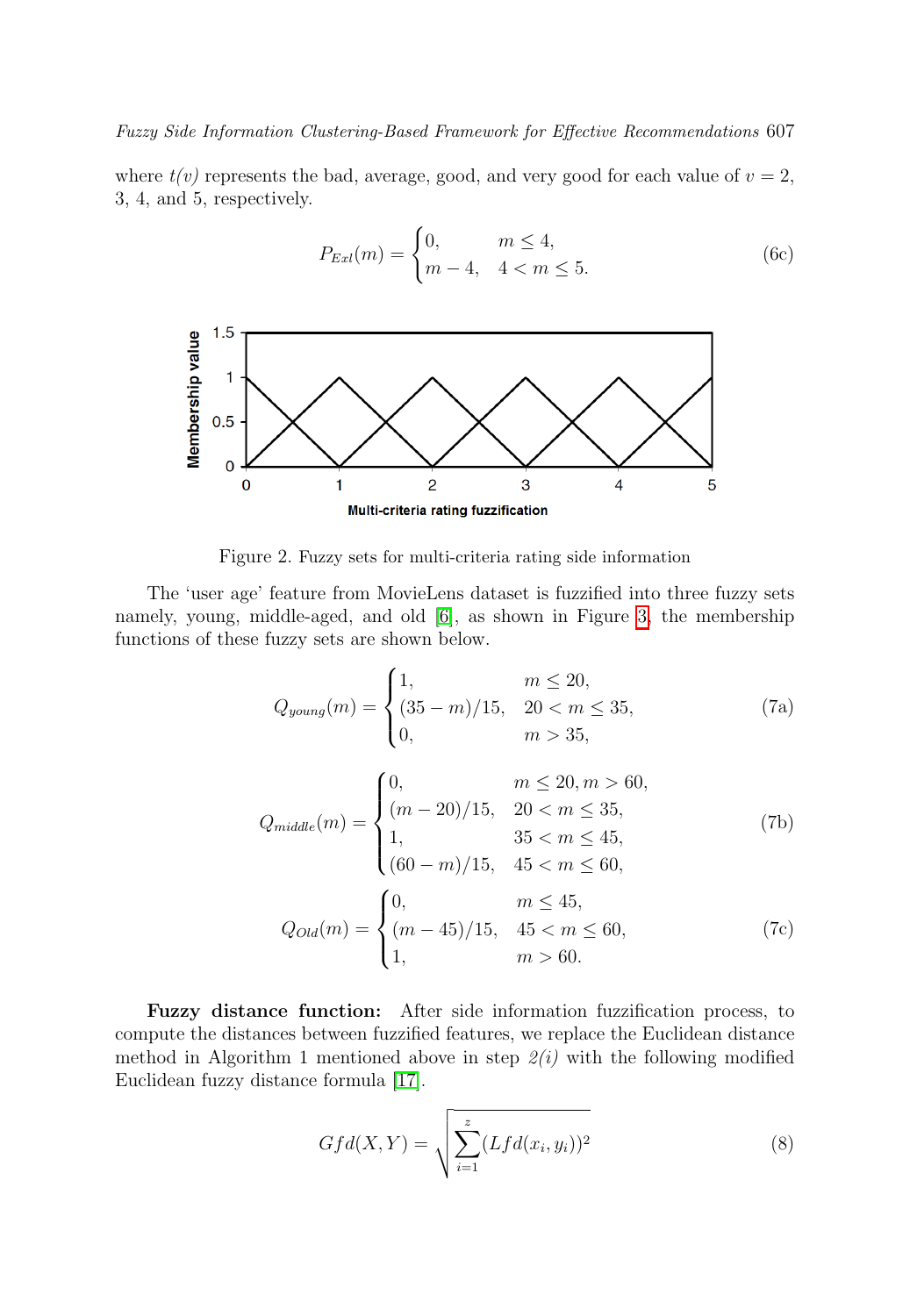

Figure 3. Fuzzy sets for age side information

where  $Gfd$  is the global fuzzy distance, z is the length of fuzzified vector and  $Lfd$  is the local fuzzy distance of users:

<span id="page-11-1"></span>
$$
Lfd = dis(x_i, y_i) \times d(x_i, y_i). \tag{9}
$$

Here,  $d(x_i, y_i)$  computes the difference between vectors x and y of size m, and  $dis(x_i, y_i)$  is an Euclidean distance function given shown below.

$$
dis(x_j, y_j) = \sqrt{\sum_{i=1}^{m} (x_{i,j} - y_{i,j})^2}
$$
 (10)

where  $x_{i,j}$  denotes the membership value of the  $i<sup>th</sup>$  feature in the  $j<sup>th</sup>$  fuzzy set.

#### <span id="page-11-0"></span>3.2 Similarity Computation and Neighbors Selection

After creating groups, to generate most similar top-N neighbors of the target user, the next step is to compute similarities among different users within their respective clusters. The logic behind similarity computation is to extract those users who have provided similar ratings to the same products. As Mahalanobis distance method persists multiple benefits compared to the classical similarity methods, we choose this method to compute the distance between two users who have co-rated a product with a rating. Such as, the individual item's rating does not affect the distance as it only depends upon the variance and covariance of the total ratings given by user. Also, in multi-dimensional space, the MD works well by removing the scaling as well as the collinearity impact of the variables and then calculates the simple Euclidean distance between users. Moreover, there are very few research works published in the field of recommender systems which incorporates Mahalanobis distance for recommendations [\[15,](#page-20-7) [34\]](#page-22-6). The Mahalanobis distance between users can be calculated with the help of following equations.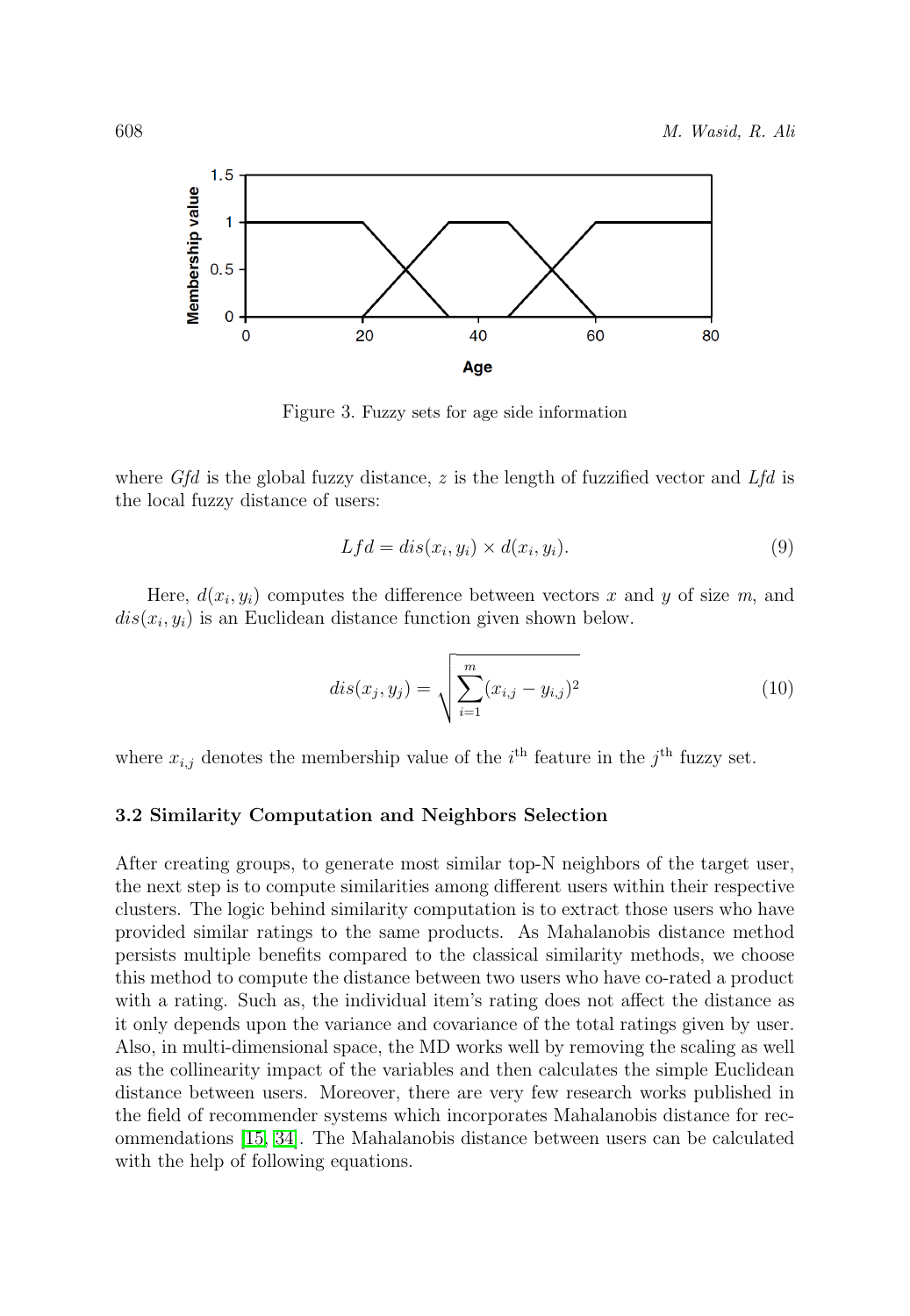## Fuzzy Side Information Clustering-Based Framework for Effective Recommendations 609

Let us assume there are two users  $x$  and  $y$  and our task is to compute the distance between them, in such case, Equation [\(4\)](#page-5-0) for two different users can be rewritten as [\[14\]](#page-20-6):

<span id="page-12-0"></span>
$$
[(x-\bar{x})(y-\bar{y})]vc_z^{-1} = \begin{bmatrix} \frac{\sigma_2^2(x-\bar{x})-(y-\bar{y})\rho_{12}\sigma_1\sigma_2}{\det(vc_z)} & \frac{\sigma_1^2(y-\bar{y})-(x-\bar{x})\rho_{12}\sigma_1\sigma_2}{\det(vc_z)} \end{bmatrix}.
$$
 (11)

By multiplying  $\begin{bmatrix} (x-\bar{x}) \\ (y-\bar{x}) \end{bmatrix}$  $(y - \bar{y})$ in both side of the above Equation [\(11\)](#page-12-0), we will get

$$
[(x - \bar{x})(y - \bar{y})]vc_z^{-1}\left[\frac{(x - \bar{x})}{(y - \bar{y})}\right] = \frac{\sigma_2^2(x - \bar{x})^2 - (y - \bar{y})(x - \bar{x})\rho_{12}\sigma_1\sigma_2}{det(vc_z)} + \frac{\sigma_1^2(y - \bar{y})^2 - (x - \bar{x})(y - \bar{y})\rho_{12}\sigma_1\sigma_2}{det(vc_z)}
$$
(12)

<span id="page-12-1"></span>
$$
= \frac{\sigma_2^2(x-\bar{x})^2(1-\rho_{12}^2) + \sigma_1^2(y-\bar{y}^2) - 2(x-\bar{x})(y-\bar{y})\rho_{12}\sigma_1\sigma_2 + \sigma_2^2(x-\bar{x})\rho_{12}^2}{\sigma_1^2\sigma_2^2(1-\rho_{12}^2)}
$$
\n(13)

(13)

$$
= \frac{(x-\bar{x})^2}{\sigma_1^2} + \frac{(y-\bar{y})^2}{\sigma_2^2(1-\rho_{12}^2)} - 2\frac{(x-\bar{x})(y-\bar{y})\rho_{12}}{\sigma_1\sigma_2(1-\rho_{12}^2)} + \frac{\rho_{12}^2(x-\bar{x})^2}{\sigma_1^2(1-\rho_{12}^2)}
$$
(14)

$$
= \frac{(x-\bar{x})^2}{\sigma_1^2} + \left[\frac{(y-\bar{y})}{\sigma_2\sqrt{1-\rho_{12}^2}} - \frac{\rho_{12}(x-\bar{x})}{\sigma_1\sqrt{1-\rho_{12}^2}}\right]^2.
$$
(15)

After comparing Equation [\(15\)](#page-12-1) with Equation [\(4\)](#page-5-0), the Mahalanobis distance for users  $x$  and  $y$  will be

$$
MD = \sqrt{\left(\frac{x-\bar{x}}{\sigma_1}\right)^2 + \left[\left\{\left(\frac{y-\bar{y}}{\sigma_2}\right) - \rho_{12}\left(\frac{x-\bar{x}}{\sigma_1}\right)\right\}\frac{1}{\sqrt{1-\rho_{12}^2}}\right]^2}.
$$
 (16)

The subtraction portion of the above formula is used to correct the correlation between the data. This equation will become a simple Euclidean distance method in case of uncorrelated variables. The above equation is limited to compute similarities between two users who have co-rated a single movie only. Therefore, we updated the formula so that it can calculate distances between multiple users and multiple products ( $|items| \geq 1$ ).

$$
MD(x,y) = \frac{\sum_{n \in N_{xy}} \sqrt{\left(\frac{r_{x,n} - \bar{x}}{\sigma_1}\right)^2 + \left[\left\{\left(\frac{r_{y,n} - \bar{y}}{\sigma_2}\right) - \rho_{12}\left(\frac{r_{x,n} - \bar{x}}{\sigma_1}\right)\right\}\frac{1}{\sqrt{1 - \rho_{12}^2}}\right]^2}}{|N_{xy}|}
$$
(17)

where  $N_{xy}$  is the set of co-rated products by both the users x and y. Rating of user x on product n is represented by  $r_{x,n}$  whereas  $\bar{x}$  represents the mean of the ratings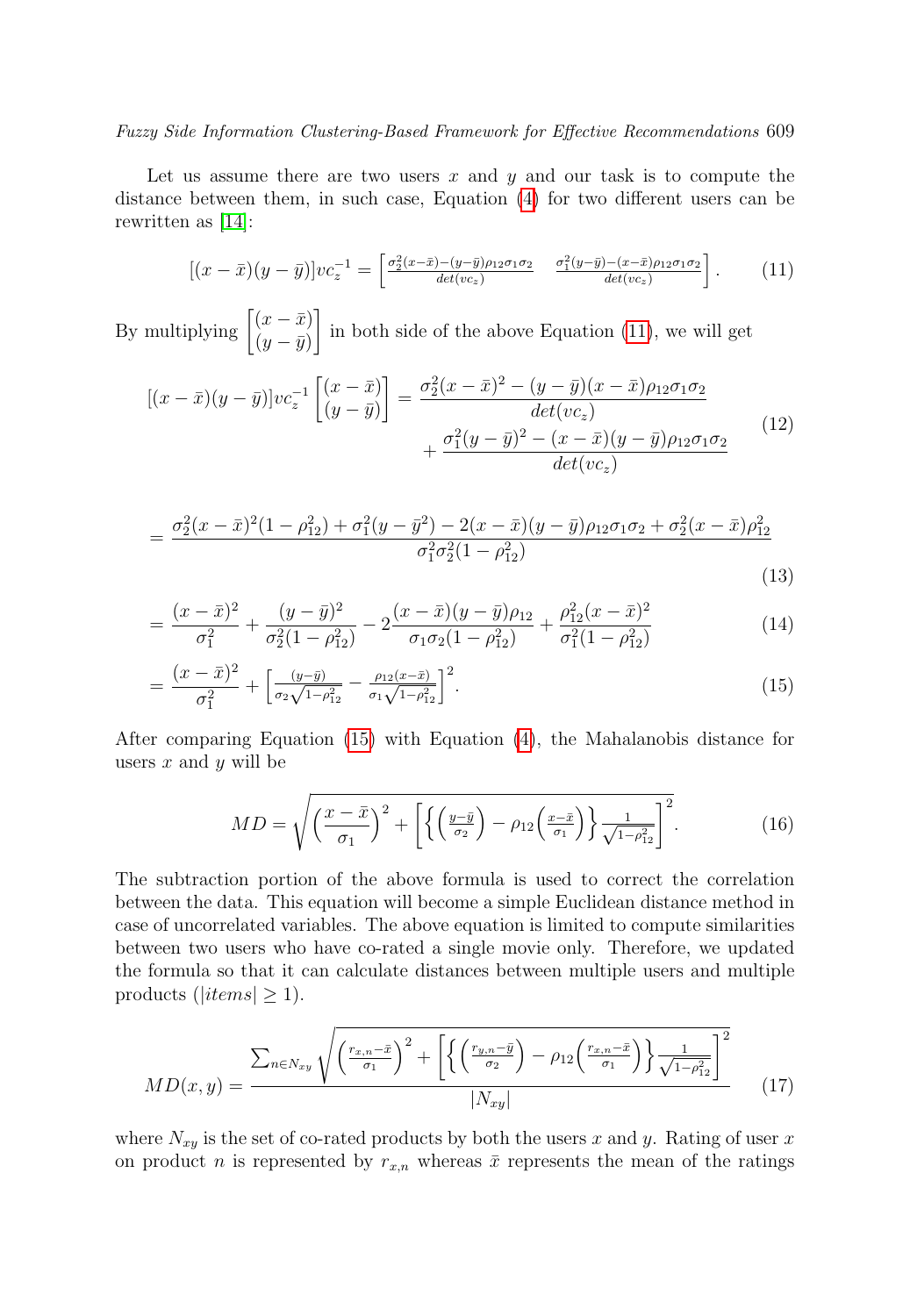given by the user  $x$  to all products. Finally, after similarity computation between users within the cluster, the top-N most similar users are selected for neighborhood formation.

# 3.3 Prediction and Recommendations

The collective ratings given by the users of the neighborhood set is used to predict the ratings of all unseen products for the target user [\[3,](#page-19-3) [6\]](#page-20-2). This method is used for all clusters to predict each user's unseen ratings. Finally, top predicted products can be recommended to the target user.

$$
pre_{x,i} = \bar{r}_x + nf \sum_{x' \in B} dis(x, x') \times (r_{x',i} - \bar{r}_{x'}).
$$
 (18)

Here,  $dis(x, x')$  is the distance between target user x and a neighborhood set member  $x'$ , B is the neighborhood set of those users who have experienced product i earlier. The multiplier  $nf$ , a normalizing factor, is computed as:

$$
nf = \frac{1}{\sum_{x' \in B} |dis(x, x')|}.
$$

## <span id="page-13-0"></span>4 EXPERIMENTAL EVALUATION

## 4.1 Experiment Datasets

MovieLens 100 K dataset contains 943 users' ratings for 1 682 movies gathered by the GroupLens research laboratory at the University of Minnesota. The dataset consists of 100 000 ratings where each user has rated at least 20 movies. The ratings follow the 1-bad, 2-average, 3-good, 4-very good, and 5-excellent numerical scale. This dataset also contains the user-product background information like age, occupation, genre, etc. The sparsity level of the dataset is 93.69 %. Another dataset that we use is the Yahoo! Movies dataset, which contains 62156 ratings rated by 6 078 users on 780 movies. The dataset includes user ratings, movie criteria ratings, total number of movies rated by a user, and corresponding index of the movie which is rated. Additionally, each movie is associated with four different criteria namely story, acting, direction, and visuals, for which users have provided their ratings individually. This dataset follows rating scale from 1-bad to 13-excellent. Since MovieLens supports rating scale from 1-min to 5-max, therefore, we opt to normalize Yahoo! ratings in the same range to get similar range results. For normalization, we formed five rating groups  $[Poor(1, 2, 3), Fair(4, 5), Average(6, 7, 8), Good(9, 10), Excellent(11, 12, 13)]$  of these 1–13 ratings, such that, the average of each group  $\{2, 4.5, 7, 9.5, 12\}$  have equal step size (i.e., 2.5 in our case). The sparsity level for this dataset is 98.69 %.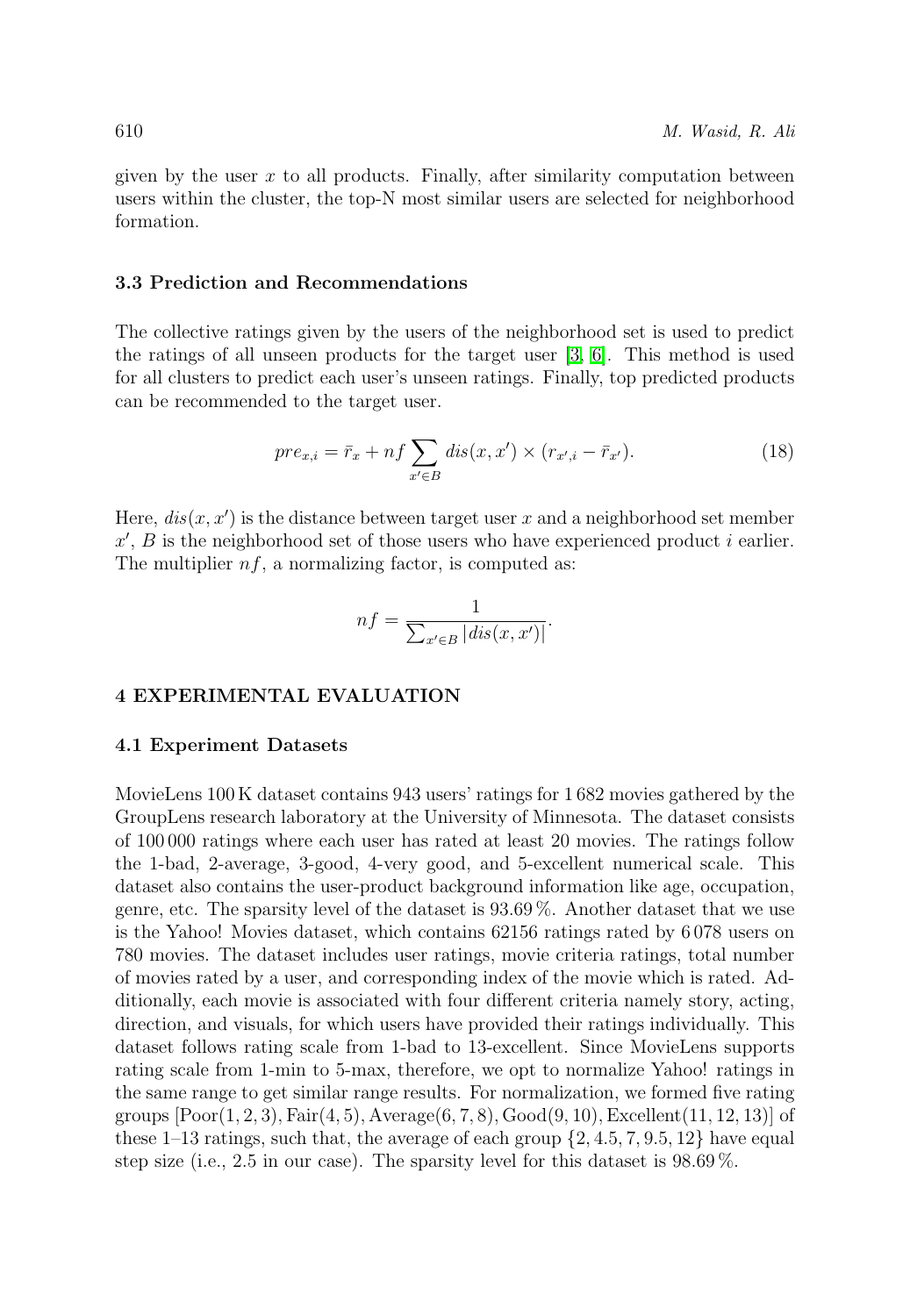Fuzzy Side Information Clustering-Based Framework for Effective Recommendations 611

# 4.2 Experimental Settings

From the MovieLens dataset, we selected only those users who have rated at least 60 movies and discarded movies with zero ratings: 497 users and 1 682 movies satisfied this condition and contributed 84,596 ratings out of 100 000. Similarly, from Yahoo! Movies dataset, we extracted those users who have rated at least 20 movies. Where 484 users and 945 movies satisfied this condition and contributed 19 050 ratings out of 62 156. Furthermore, we divided each user's ratings randomly into training set and testing set in the percentage ratio of  $70\%$  and  $30\%$  respectively. The ratings in the training set are used for building the model and neighborhood set generation whereas the testing rating set is marked as unseen products of the target user. After calculating the similarity or distances among users' effectively, we selected top-30 users for the neighborhood set formation. The size of the neighborhood set is chosen experimentally. For k-means algorithm, we choose four cluster centers randomly as an initial point and repeated the cluster assignment process for 30 repetitions or until similar cluster appeared for three consecutive times. We have conducted multiple experiments on the following recommendation methods to demonstrate the effectiveness of the proposed scheme.

- Each User method: In this approach, each user's similarity is computed with every other user in the system. Therefore, we called this approach as the Each User method also known as the non-clustering method.
- Clustering with Side Information approach (Clust-SI): To build a cluster, the first thing to do is to identify the clustering parameters through which we can form similar user clusters. After multiple experiments, we choose 'User Age' feature as a clustering parameter from MovieLens and multi-criteria ratings from Yahoo! Movies datasets. We termed these selected parameters as the side information.
- Clustering with Fuzzy Side Information approach (Clust-FSI): This is the extended version of the Clust-SI approach where we apply fuzzy sets on the side information to deal with the uncertainty issue associated with them and obtain as close as possible neighborhood set for the target user.

# 4.3 Evaluation Matrices

In this paper, mean absolute error (MAE), root mean square error (RMSE), and coverage of the system evaluation matrices are used for evaluating the performance of the experimental methods. The motivation behind choosing these performance measures is their simplicity and vast use for measuring the effectiveness of RSs [\[3,](#page-19-3) [6,](#page-20-2) [17,](#page-21-12) [19\]](#page-21-0). The MAE calculates the average of the absolute differences between actual  $(r_{k,j})$  and predicted user ratings  $(re_{k,j})$ . The following formula gives the  $MAE(k)$ for target user  $x_k$ :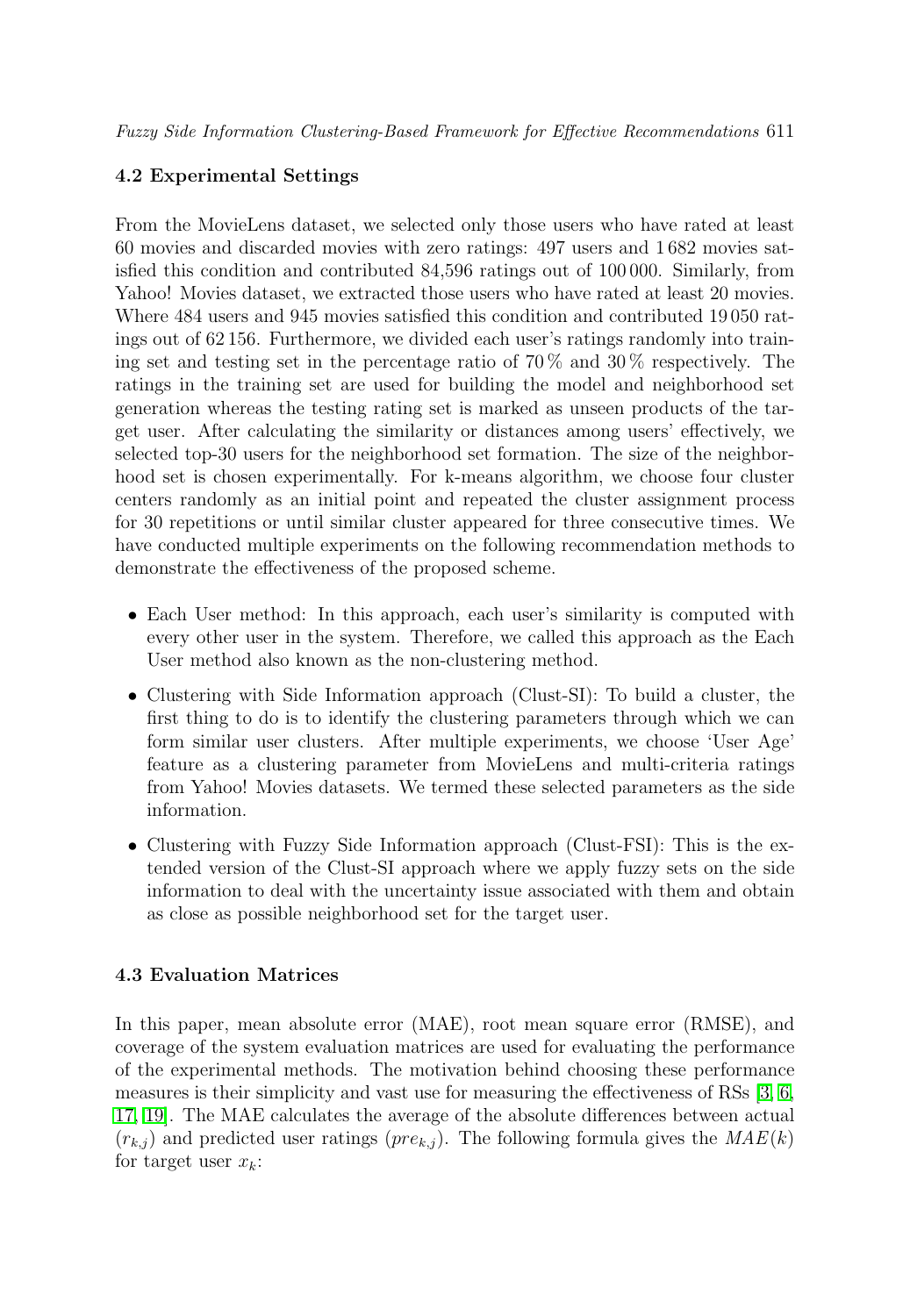612 M. Wasid, R. Ali

$$
MAE(k) = \frac{1}{p_k} \sum_{j=1}^{p_k} |pre_{k,j} - r_{k,j}|
$$
\n(19)

where  $p_k$  is the cardinality of the test ratings set of user  $x_k$ . Whereas, RMSE method squares the error, therefore, its value grows faster than MAE when there is a big gap between actual and predicted values. Lower the MAE and RMSE infers more accurate predictions given by the system.

$$
RMSE(k) = \sqrt{\frac{\sum_{j=1}^{p_k} (pre_{k,j} - r_{k,j})^2}{p_k}}.
$$
\n(20)

The third evaluation metric which we used gives a total coverage of the system. Coverage evaluates a system by measuring the percentage of products for which a recommender system can provide predictions. Usually, a RSs may not be efficient to make predictions for every product in the system. Higher the coverage corresponds to better the prediction ability of the system.

$$
Cov = \frac{\sum_{t=1}^{P_k} f_t}{\sum_{t=1}^{P_k} p_t}
$$
\n(21)

where  $f_t$  is the total number of predicted products for target user  $x_t$ .

#### 4.4 Experimental Results and Analysis

This section presents the results of the experiments conducted on two real datasets to the improvement of collaborative filtering recommender's performance. The goal of this experiment is to compare the results of the proposed method with other state-of-the-art CF methods under multiple evaluation metrics.

#### 4.4.1 Comparing the Each-User and Clust-SI Methods

In this experiment, we run the Clust-SI approach and compare its results with the traditional Each-User approach. For Each-User, experiments are run for entire training users' database for each step. This type of computation is too time-consuming and sometimes it leads to overfitting problem. In our experiments, we follow the user partitioning technique to shorten the user space. We applied the k-means clustering algorithm to form user clusters by choosing side information as a clustering parameter. Further, the neighborhood set for users is obtained from their respective user clusters only. This agrees with our thinking of reducing the user search space and may reduce the chances of overfitting. Another benefit of the use of side information clustering is that it will alleviate the multi-dimensionality issue because we are not building a complex model by selecting the side information as a third dimension of the system. We picked the user age feature from the MovieLens dataset as the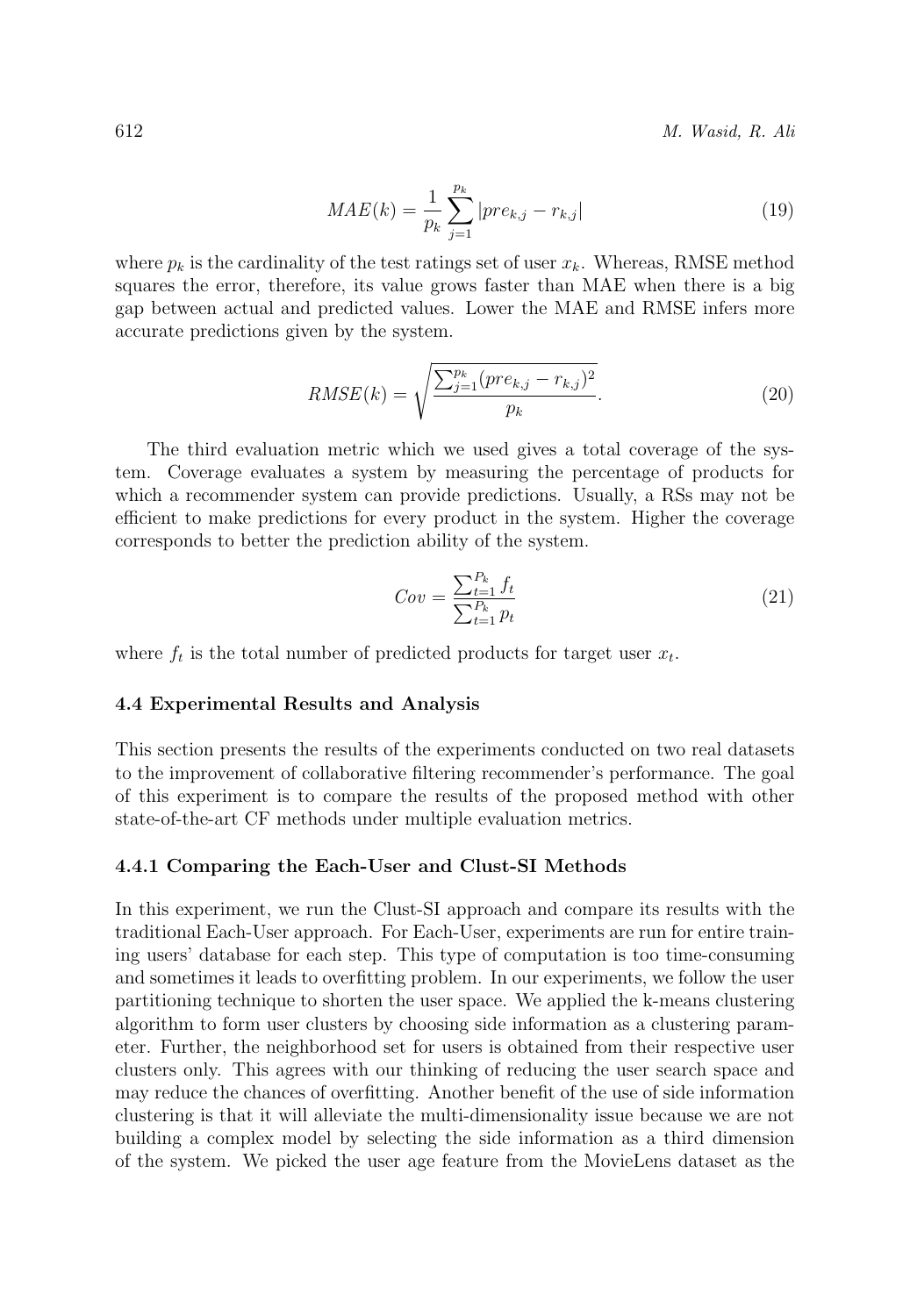clustering parameter where users are grouped into multiple clusters using k-means clustering. Whereas, for Yahoo! Movies dataset, we selected the multi-criteria movie ratings as the clustering parameter where users with high (low) similar interests are grouped into same (different) groups.

Results summarized in following figures and tables show that Clust-SI outperforms Each-User for all the performance measures. Results of Clust-SI are much better than Each-User for every corresponding similarity approach. The comparing approaches are labelled with four letters (e.g., MLCS or YMCS), the first two letters represent the name of the dataset (i.e. ML for MovieLens and YM for Yahoo! Movies) and the remaining letters represent the name of the measure used (i.e. CS for Cosine-based similarity). The MAE and RMSE of Clust-SI are always smaller than the corresponding approaches of Each-User, as shown in Tables [1](#page-17-0) and [2](#page-18-0) for both MovieLens and Yahoo! Movies datasets, respectively. Whereas, the coverage is higher for all the comparing approaches.



<span id="page-16-0"></span>Figure 4. Comparison of coverage for different collaborative recommenders on ML dataset

#### 4.4.2 Comparing the Clust-SI and Clust-FSI Methods

In this experiment, fuzzy logic is used to handle the uncertainty issue associated with the side information. The multi-criteria ratings and user age are fuzzified with the help of fuzzy function shown in Figures [4](#page-16-0) and [5,](#page-17-1) respectively. The purpose of using fuzzy logic for side information is to get as close as possible to the set of users for the target user. Where a young user will be matched with other young users instead of the old users. It will generate more effective neighborhood set for the target user in comparison to the non-fuzzified methods. Since we clustered users based on their fuzzified side information, we call this approach as Clust-FSI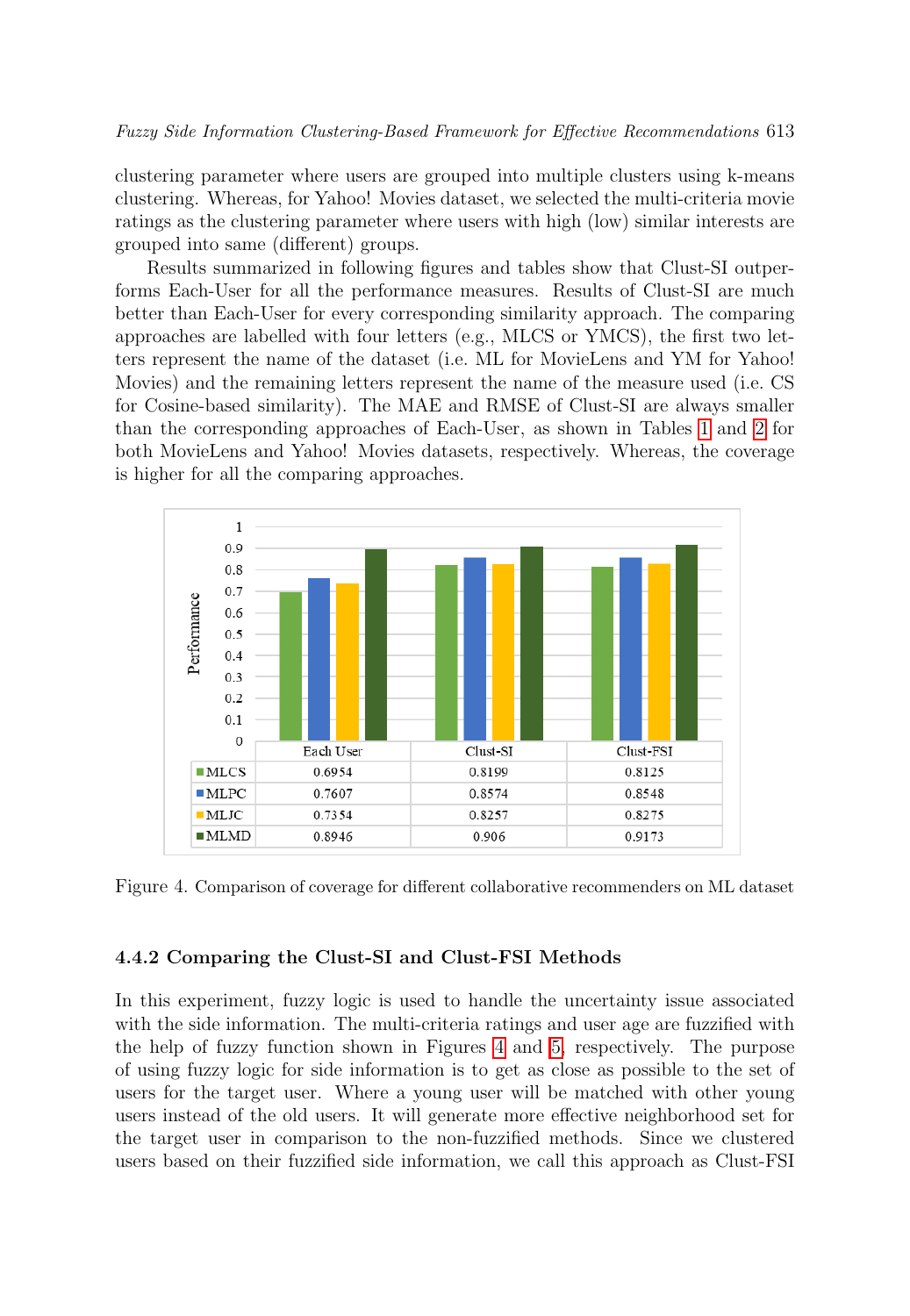| MAE         | Non-Clustering | Clustering Based Approach |             |
|-------------|----------------|---------------------------|-------------|
|             | Each User      | $Clust-SI$                | $Clust-FSI$ |
| <b>MLCS</b> | 0.8498         | 0.8163                    | 0.8151      |
| <b>MLPC</b> | 0.8544         | 0.8196                    | 0.8199      |
| MLJC        | 0.8304         | 0.8143                    | 0.8146      |
| MLMD.       | 0.8142         | 0.8139                    | 0.8133      |

a) Comparison of MAE for different collaborative recommenders

| <b>RMSE</b> | Non-Clustering | Clustering Based Approach |             |
|-------------|----------------|---------------------------|-------------|
|             | Each User      | $Clust-SI$                | $Clust-FSI$ |
| <b>MLCS</b> | 1.0632         | 1.0241                    | 1.0243      |
| <b>MLPC</b> | 1.07           | 1.0286                    | 1.0325      |
| MLJC        | 1.0413         | 1.0215                    | 1.0237      |
| MLMD        | 1.0194         | 1.0186                    | 1.0161      |

b) Comparison of RMSE for different collaborative recommenders

<span id="page-17-0"></span>

<span id="page-17-1"></span>Table 1. Performance on MovieLens Dataset

Figure 5. Comparison of coverage for different collaborative recommenders on YM dataset

approach. The experimental results of this approach are compared with Each-User and Clust-SI approaches, as shown in above figures and tables. Results summarized in Tables [1](#page-17-0) and [2](#page-18-0) show that Clust-SI and Clust-FSI outperform Each-User method for both datasets. The MAE and RMSE for Each-User method are always higher than the clustering based approaches, therefore, we can infer that the use of the side information clustering has improved the performance of the system. Similarly, Figures [4](#page-16-0) and [5](#page-17-1) prove that the coverage of the clustering based approaches are higher than the non-clustering method where higher coverage shows the higher accuracy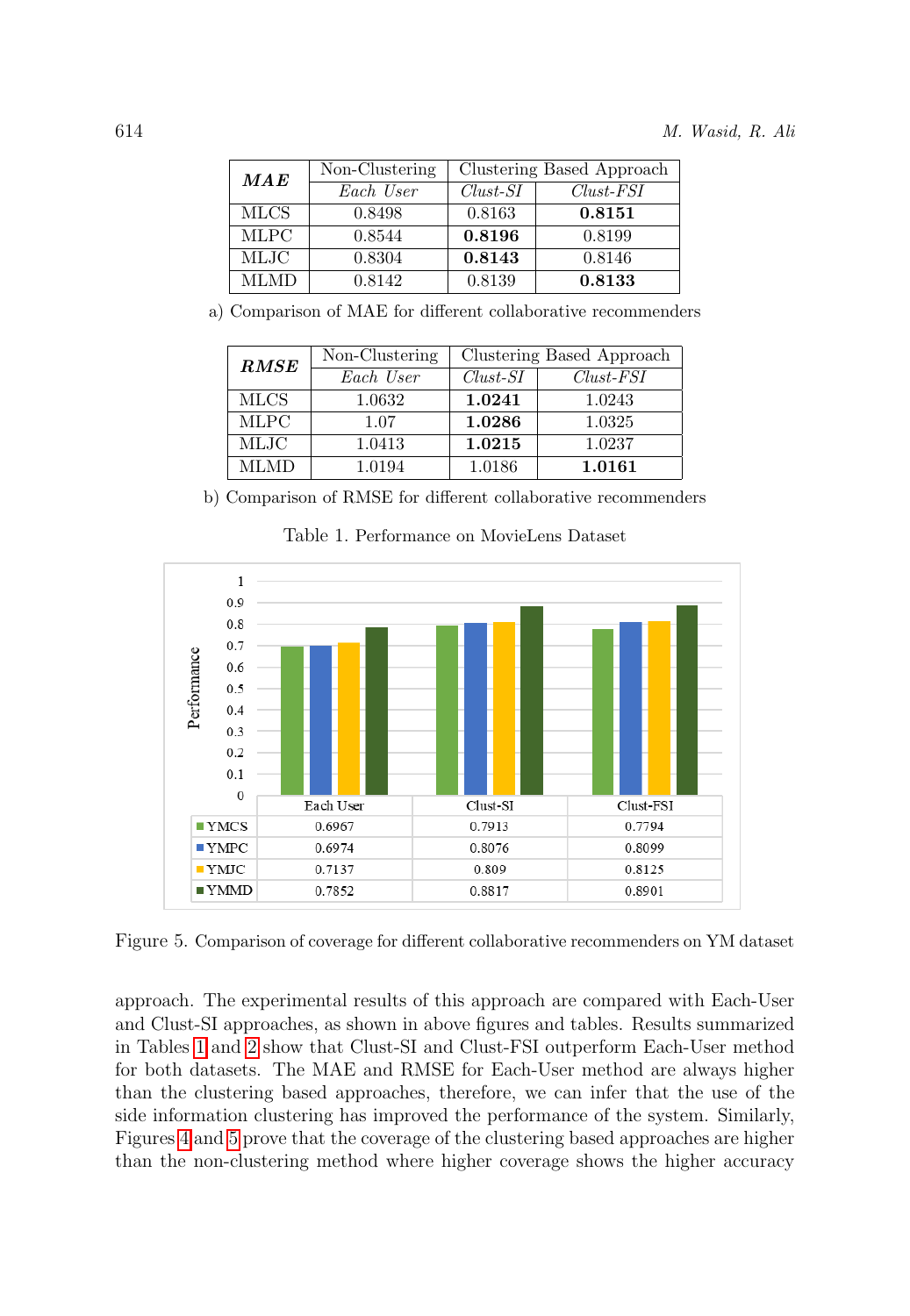| MAE  | Non-Clustering | Clustering based approach |             |
|------|----------------|---------------------------|-------------|
|      | Each user      | $Clust-SI$                | $Clust-FSI$ |
| YMCS | 0.9694         | 0.89908                   | 0.9006      |
| YMPC | 0.9586         | 0.8938                    | 0.8833      |
| YMJC | 0.9459         | 0.8957                    | 0.8803      |
| YMMD | 0.8871         | 0.8822                    | 0.8675      |

Fuzzy Side Information Clustering-Based Framework for Effective Recommendations 615

a) Comparison of MAE for different collaborative recommenders

| RMSE        | Non-Clustering | Clustering based approach |             |
|-------------|----------------|---------------------------|-------------|
|             | Each user      | $Clust-SI$                | $Clust-FSI$ |
| YMCS        | 1.1923         | 1.109                     | 1.0207      |
| <b>YMPC</b> | 1.1772         | 1.1094                    | 1.1006      |
| YMJC        | 1.1664         | 1.0957                    | 1.0866      |
| YMMD        | 1.0904         | 1.0839                    | 1.0735      |

<span id="page-18-0"></span>b) Comparison of RMSE for different collaborative recommenders

Table 2. Performance on Yahoo! Movies Dataset

of the system. Since non-clustering approach fails, as compared to the clustering based approaches, now we will analyze the performance of the clustering based approaches.

We compared the Clust-SI and Clust-FSI approaches based on four different similarity methods (CS, PC, JS, and MD) concerning MAE, RMSE, and Coverage of the system using two different datasets. Table [1](#page-17-0) shows that the MAE and RMSE of MLPC and MLJC methods of Clust-SI are slightly better than the Clust-FSI on MovieLens dataset whereas the methods for Clust-FSI outperform the Clust-SI methods except the MAE of YMCS method for Yahoo! Movies dataset, as shown in Table [2.](#page-18-0) From Figures [4](#page-16-0) and [5](#page-17-1) we can see that the coverage of MLCS, MLPC and YMCS for Clust-SI approach is more accurate than the Clust-FSI methods. It means that these methods have greater ability to predict ratings as compared to the fuzzy-based clustering methods.

From the above-shown results we can infer that the clustering based technique has always improved the performance in comparison to the non-clustering methods. Furthermore, the Clust-SI approach shows more accurate results than the Clust-FSI approach for MovieLens dataset. In most of the cases, the Clust-FSI techniques outperform the non-fuzzified clustering approach for the Yahoo! Movies dataset. From these observations we can say that our proposed method can work more efficiently in case of sparse data (Yahoo! Movies dataset is sparser than MovieLens dataset). Moreover, the results prove that the Mahalanobis distance-based measure remains the best-performing method throughout the experiments for all performance measures on both datasets.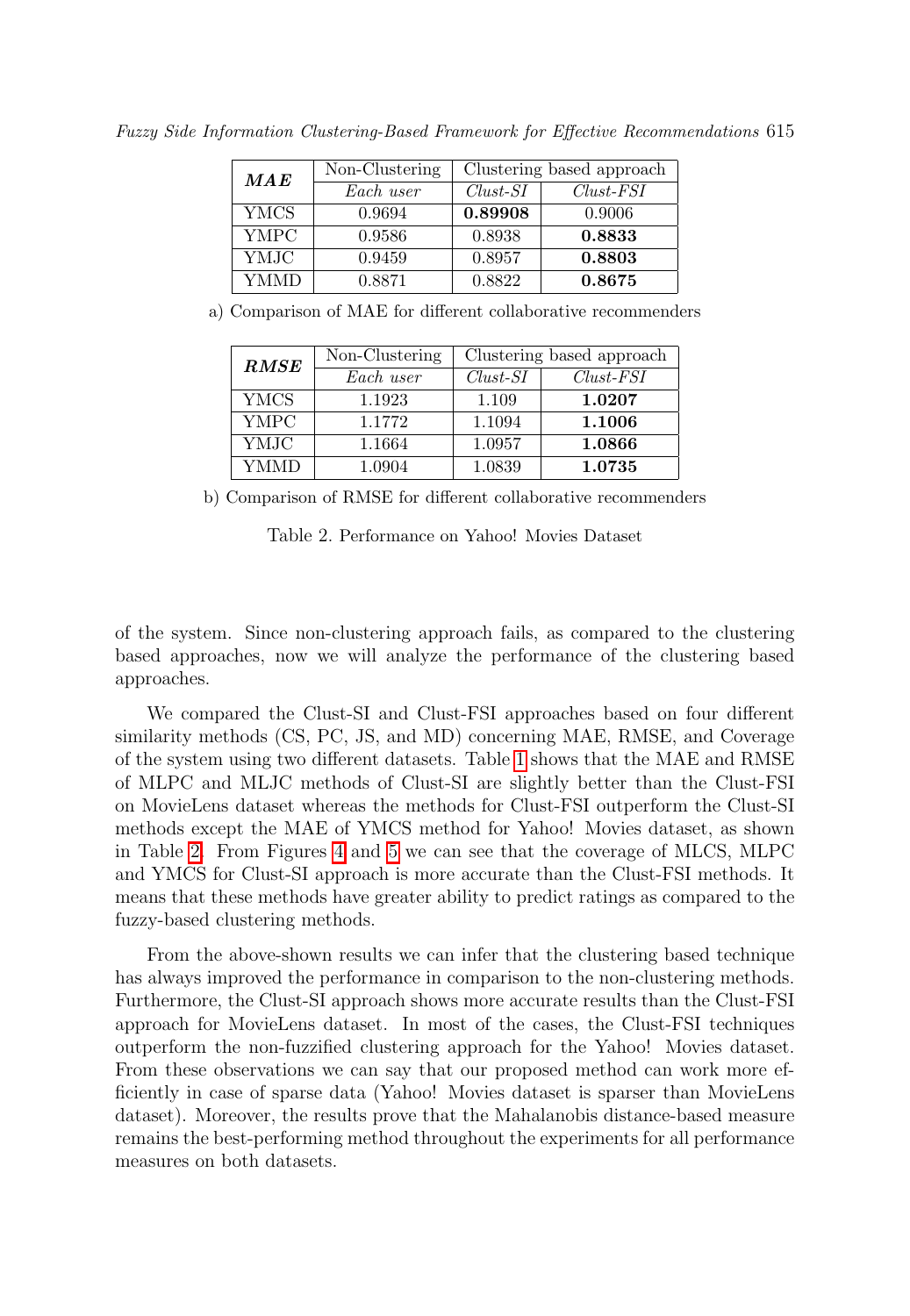# <span id="page-19-4"></span>5 CONCLUSION

In this paper, we introduced a recommender system framework based on the side information clustering. We focus on the data sparsity and dimensionality issues using Mahalanobis distance and k-means clustering through

- 1. user's age and
- <span id="page-19-0"></span>2. multi-criteria movie ratings.

Our approach is based on the assumption that each user has a different opinion on different features. Therefore, to distinguish users, the prime concern of this work is to identify user segments with similar tastes. Fuzzy sets for side information have been applied to choose more accurate and reliable neighbors for the target user in each cluster. Moreover, we know that the traditional Cosine similarity and Pearson Correlation Coefficient methods have a shortage that they work only for commonly rated products and are not suitable for capturing user preferences at ground level. To overcome this problem, we used the well-known Mahalanobis distance method which considers user preferences from local to global level through the variance-covariance matrix. In experiments, we evaluated the effectiveness of our proposed algorithm on accuracy and recommendation performance improvement. The experimental results on two benchmark datasets with different side information demonstrated that our proposed fuzzy-based algorithm for Mahalanobis distance method (Clust-FSI – MD) has better performance compared with the classical recommendation algorithms. Additionally, our proposed framework can be seen as a cross-domain recommendation model because this compact model can be applied to different domains with different clustering parameters. For instance, the model which is used for multi-criteria movie recommendation can also be applied to context-aware music recommendation system. Therefore, in future work, we will try to apply our proposed framework to other domains where multi-dimensionality is the major issue.

# REFERENCES

- <span id="page-19-1"></span>[1] BOBADILLA, J.—ORTEGA, F.—HERNANDO, A.—GUTIÉRREZ, A.: Recommender Systems Survey. Knowledge-Based Systems, Vol. 46, 2013, pp. 109–132, doi: [10.1016/j.knosys.2013.03.012.](https://doi.org/10.1016/j.knosys.2013.03.012)
- <span id="page-19-2"></span>[2] Su, X.-KHOSHGOFTAAR, T. M.: A Survey of Collaborative Filtering Techniques. Advances in Artificial Intelligence, Vol. 2009, 2009, Art. No. 421425, 19 pp., doi: [10.1155/2009/421425.](https://doi.org/10.1155/2009/421425)
- <span id="page-19-3"></span>[3] WASID, M.—KANT, V.—ALI, R.: Frequency-Based Similarity Measure for Context-Aware Recommender Systems. 2016 International Conference on Advances in Computing, Communications and Informatics (ICACCI), IEEE, 2016, pp. 627–632, doi: [10.1109/icacci.2016.7732116.](https://doi.org/10.1109/icacci.2016.7732116)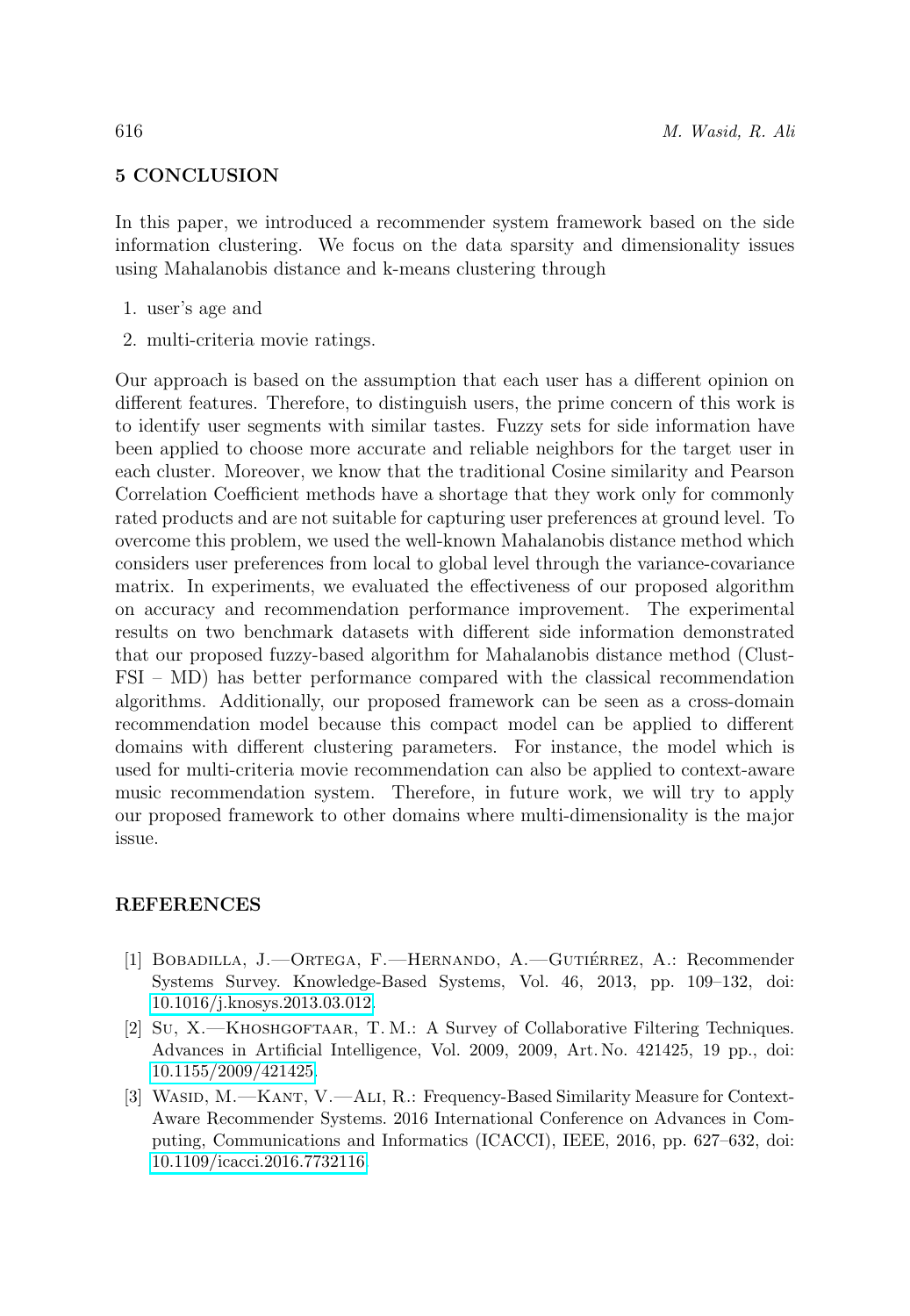Fuzzy Side Information Clustering-Based Framework for Effective Recommendations 617

- <span id="page-20-0"></span>[4] Adomavicius, G.—Tuzhilin, A.: Toward the Next Generation of Recommender Systems: A Survey of the State-of-the-Art and Possible Extensions. IEEE Transactions on Knowledge and Data Engineering, Vol. 17, 2005, No. 6, pp. 734–749, doi: [10.1109/tkde.2005.99.](https://doi.org/10.1109/tkde.2005.99)
- <span id="page-20-1"></span>[5] Domingues, M. A.—Jorge, A. M.—Soares, C.: Dimensions as Virtual Products: Improving the Predictive Ability of Top-N Recommender Systems. Information Processing and Management, Vol. 49, 2013, No. 3, pp. 698–720, doi: [10.1016/j.ipm.2012.07.009.](https://doi.org/10.1016/j.ipm.2012.07.009)
- <span id="page-20-2"></span>[6] WASID, M.—KANT, V.: A Particle Swarm Approach to Collaborative Filtering Based Recommender Systems Through Fuzzy Features. Procedia Computer Science, Vol. 54, 2015, pp. 440–448, doi: [10.1016/j.procs.2015.06.051.](https://doi.org/10.1016/j.procs.2015.06.051)
- <span id="page-20-3"></span>[7] Sahoo, N.—Krishnan, R.—Duncan, G.—Callan, J.: Research Note – The Halo Effect in Multicomponent Ratings and Its Implications for Recommender Systems: The Case of Yahoo! Movies. Information Systems Research, Vol. 23, 2012, No. 1, pp. 231–246, doi: [10.1287/isre.1100.0336.](https://doi.org/10.1287/isre.1100.0336)
- <span id="page-20-4"></span>[8] Li, Q.—Wang, C.—Geng, G.: Improving Personalized Services in Mobile Commerce by a Novel Multicriteria Rating Approach. Proceedings of the 17<sup>th</sup> International Conference on World Wide Web (WWW '08), 2008, pp. 1235–1236, doi: [10.1145/1367497.1367743.](https://doi.org/10.1145/1367497.1367743)
- <span id="page-20-8"></span>[9] Liu, X.: An Improved Clustering-Based Collaborative Filtering Recommendation Algorithm. Cluster Computing, Vol. 20, 2017, No. 2, pp. 1281–1288, doi: [10.1007/s10586-017-0807-6.](https://doi.org/10.1007/s10586-017-0807-6)
- <span id="page-20-5"></span>[10] Sarwar, B. M.—Karypis, G.—Konstan, J.—Riedl, J.: Recommender Systems for Large-Scale E-Commerce: Scalable Neighborhood Formation Using Clustering. Proceedings of the Fifth International Conference on Computer and Information Technology (ICCIT), Vol. 1, 2002.
- <span id="page-20-9"></span>[11] Liu, L.—Mehandjiev, N.—Xu, D. L.: Multi-Criteria Service Recommendation Based on User Criteria Preferences. Proceedings of the Fifth ACM Conference on Recommender Systems, ACM, 2011, pp. 77–84, doi: [10.1145/2043932.2043950.](https://doi.org/10.1145/2043932.2043950)
- <span id="page-20-10"></span>[12] Nilashi, M.—Jannach, D.—bin Ibrahim, O.—Ithnin, N.: Clustering- and Regression-Based Multi-Criteria Collaborative Filtering with Incremental Updates. Information Sciences, Vol. 293, 2015, pp. 235–250, doi: [10.1016/j.ins.2014.09.012.](https://doi.org/10.1016/j.ins.2014.09.012)
- <span id="page-20-11"></span>[13] Nilashi, M.—bin Ibrahim, O.—Ithnin, N.—Sarmin, N. H.: A Multi-Criteria Collaborative Filtering Recommender System for the Tourism Domain Using Expectation Maximization (EM) and PCA–ANFIS. Electronic Commerce Research and Applications, Vol. 14, 2015, No. 6, pp. 542–562, doi: [10.1016/j.elerap.2015.08.004.](https://doi.org/10.1016/j.elerap.2015.08.004)
- <span id="page-20-6"></span>[14] De Maesschalck, R.—Jouan-Rimbaud, D.—Massart, D. L.: The Mahalanobis Distance. Chemometrics and Intelligent Laboratory Systems, Vol. 50, 2000, No. 1, pp. 1–18, doi: [10.1016/s0169-7439\(99\)00047-7.](https://doi.org/10.1016/s0169-7439(99)00047-7)
- <span id="page-20-7"></span>[15] Komkhao, M.—Lu, J.—Li, Z.—Halang, W. A.: Incremental Collaborative Filtering Based on Mahalanobis Distance and Fuzzy Membership for Recommender Systems. International Journal of General Systems, Vol. 42, 2013, No. 1, pp. 41–66, doi: [10.1080/03081079.2012.710437.](https://doi.org/10.1080/03081079.2012.710437)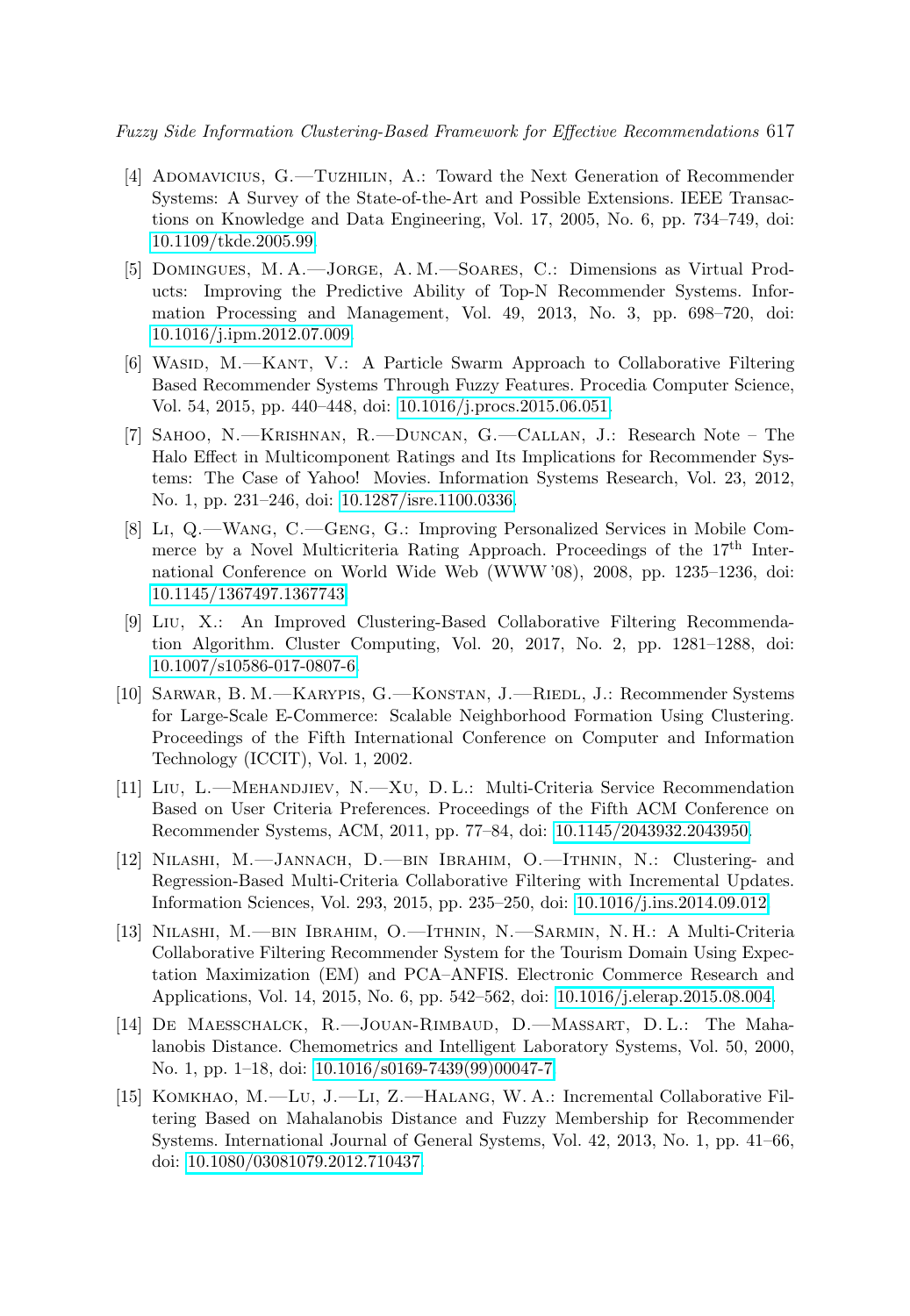- <span id="page-21-9"></span>[16] FRÉMAL, S.—LECRON, F.: Weighting Strategies for a Recommender System Using Item Clustering Based on Genres. Expert Systems with Applications, Vol. 77, 2017, pp. 105–113, doi: [10.1016/j.eswa.2017.01.031.](https://doi.org/10.1016/j.eswa.2017.01.031)
- <span id="page-21-12"></span>[17] Al-Shamri, M. Y. H.—Bharadwaj, K. K.: Fuzzy-Genetic Approach to Recommender Systems Based on a Novel Hybrid User Model. Expert Systems with Applications, Vol. 35, 2008, No. 3, pp. 1386–1399, doi: [10.1016/j.eswa.2007.08.016.](https://doi.org/10.1016/j.eswa.2007.08.016)
- <span id="page-21-10"></span>[18] Shi, Y.—Lin, H.—Li, Y.: Context-Aware Recommender Systems Based on Item-Grain Context Clustering. In: Peng, W., Alahakoon, D., Li, X. (Eds.): AI 2017: Advances in Artificial Intelligence. Springer, Cham, Lecture Notes in Computer Science, Vol. 10400, 2017, pp. 3–13, doi: [10.1007/978-3-319-63004-5](https://doi.org/10.1007/978-3-319-63004-5_1) 1.
- <span id="page-21-0"></span>[19] WASID, M.—ALI, R.—KANT, V.: Particle Swarm Optimisation-Based Contextual Recommender Systems. International Journal of Swarm Intelligence, Vol. 3, 2017, No. 2-3, pp. 170–191, doi: [10.1504/IJSI.2017.087874.](https://doi.org/10.1504/IJSI.2017.087874)
- <span id="page-21-3"></span>[20] Zhang, J.—Lin, Y.—Lin, M.—Liu, J.: An Effective Collaborative Filtering Algorithm Based on User Preference Clustering. Applied Intelligence, Vol. 45, 2016, No. 2, pp. 230–240, doi: [10.1007/s10489-015-0756-9.](https://doi.org/10.1007/s10489-015-0756-9)
- <span id="page-21-1"></span>[21] Ungar, L. H.—Foster, D. P.: Clustering Methods for Collaborative Filtering. In AAAI Workshop on Recommendation Systems, Vol. 1, 1998, pp. 114–129.
- <span id="page-21-2"></span>[22] Tsai, C.-F.—Hung, C.: Cluster Ensembles in Collaborative Filtering Recommendation. Applied Soft Computing, Vol. 12, 2012, No. 4, pp. 1417–1425, doi: [10.1016/j.asoc.2011.11.016.](https://doi.org/10.1016/j.asoc.2011.11.016)
- <span id="page-21-4"></span>[23] Wei, S.—Ye, N.—Zhang, S.—Huang, X.—Zhu, J.: Collaborative Filtering Recommendation Algorithm Based on Item Clustering and Global Similarity. 2012 Fifth International Conference on Business Intelligence and Financial Engineering (BIFE), 2012, pp. 69–72, doi: [10.1109/bife.2012.23.](https://doi.org/10.1109/bife.2012.23)
- <span id="page-21-6"></span>[24] Nilashi, M.—Ibrahim, O.—Bagherifard, K.: A Recommender System Based on Collaborative Filtering Using Ontology and Dimensionality Reduction Techniques. Expert Systems with Applications, Vol. 92, 2018, pp. 507–520, doi: [10.1016/j.eswa.2017.09.058.](https://doi.org/10.1016/j.eswa.2017.09.058)
- <span id="page-21-7"></span>[25] Son, N. T.—Dat, D. H.—Trung, N. Q.—Anh, B. N.: Combination of Dimensionality Reduction and User Clustering for Collaborative-Filtering. Proceedings of the 2017 International Conference on Computer Science and Artificial Intelligence (CSAI 2017), ACM, 2017, pp. 125–130, doi: [10.1145/3168390.3168405.](https://doi.org/10.1145/3168390.3168405)
- <span id="page-21-5"></span>[26] Nilashi, M.—Bin Ibrahim, O.—Ithnin, N.—Zakaria, R.: A Multi-Criteria Recommendation System Using Dimensionality Reduction and Neuro-Fuzzy Techniques. Soft Computing, Vol. 19, 2015, No. 11, pp. 3173–3207, doi: [10.1007/s00500-](https://doi.org/10.1007/s00500-014-1475-6) [014-1475-6.](https://doi.org/10.1007/s00500-014-1475-6)
- <span id="page-21-8"></span>[27] XU, S.—WATADA, J.: A Method for Hybrid Personalized Recommender Based on Clustering of Fuzzy User Profiles. 2014 IEEE International Conference on Fuzzy Systems (FUZZ-IEEE), 2014, pp. 2171–2177, doi: [10.1109/fuzz-ieee.2014.6891690.](https://doi.org/10.1109/fuzz-ieee.2014.6891690)
- <span id="page-21-11"></span>[28] Wang, Z.—Yu, N.—Wang, J.: User Attributes Clustering-Based Collaborative Filtering Recommendation Algorithm and Its Parallelization on Spark. In: Zhang, L., Song, X., Wu, Y. (Eds.): Theory, Methodology, Tools and Applications for Modeling and Simulation of Complex Systems (AsiaSim 2016, SCS AutumnSim 2016). Springer,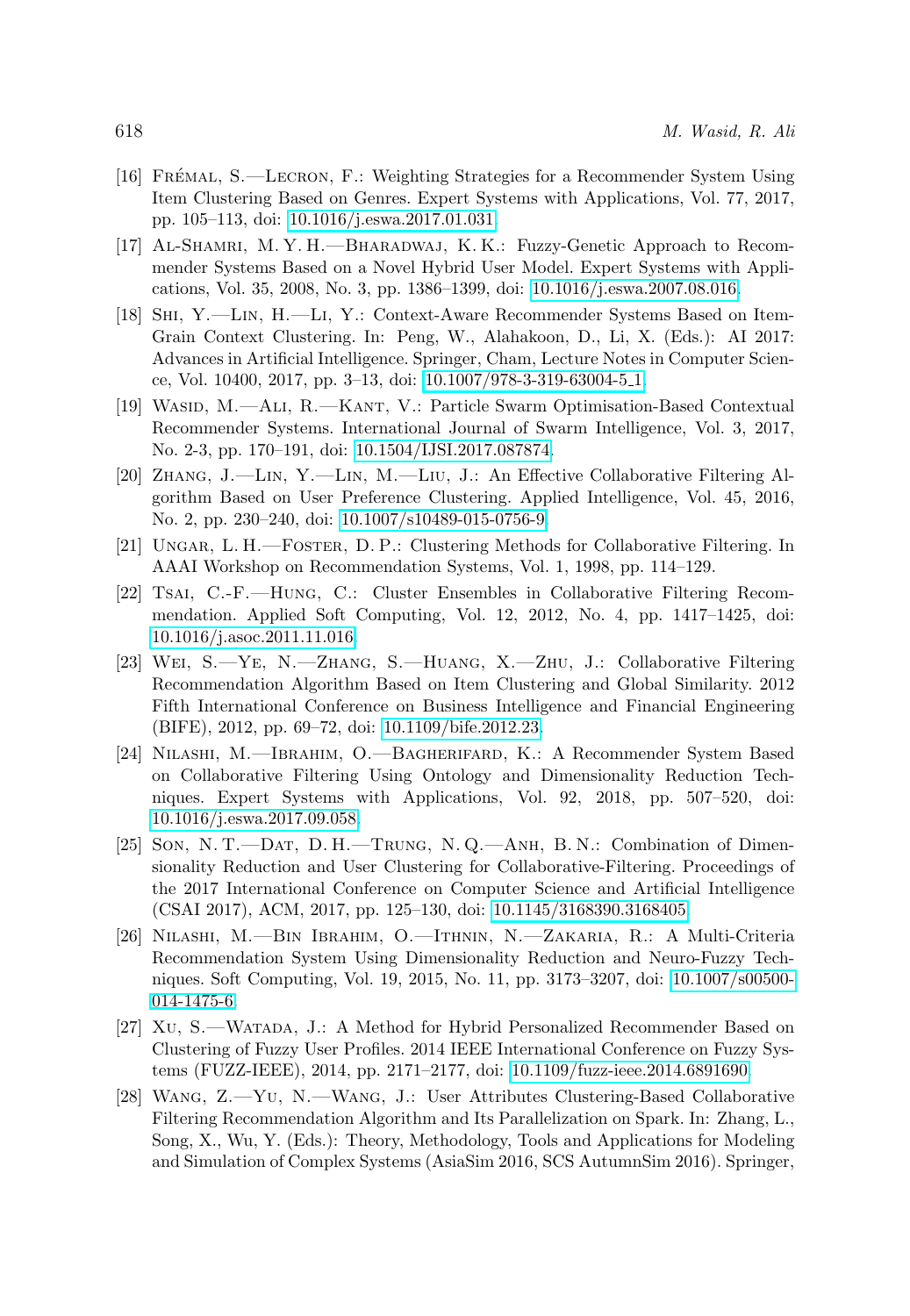Singapore, Communications in Computer and Information Science, Vol. 643, 2016, doi: [10.1007/978-981-10-2663-8](https://doi.org/10.1007/978-981-10-2663-8_46) 46.

- <span id="page-22-5"></span>[29] KUZELEWSKA, U.—GUZIEJKO, E.: A Recommender System Based on Content Clustering Used to Propose Forum Articles. In: Zamojski, W., Mazurkiewicz, J., Sugier, J., Walkowiak, T., Kacprzyk, J. (Eds.): Proceedings of the Ninth International Conference on Dependability and Complex Systems DepCoS-RELCOMEX. Springer, Cham, Advances in Intelligent Systems and Computing, Vol. 286, 2014, pp. 285–292, doi: [10.1007/978-3-319-07013-1](https://doi.org/10.1007/978-3-319-07013-1_27) 27.
- <span id="page-22-3"></span>[30] Boratto, L.—Carta, S.: Using Collaborative Filtering to Overcome the Curse of Dimensionality When Clustering Users in a Group Recommender System. Proceedings of the 16th International Conference on Enterprise Information Systems (ICEIS 2014), Vol. 2, 2014, pp. 564–572, doi: [10.5220/0004865005640572.](https://doi.org/10.5220/0004865005640572)
- <span id="page-22-4"></span>[31] Koohi, H.—Kiani, K.: A New Method to Find Neighbor Users That Improves the Performance of Collaborative Filtering. Expert Systems with Applications, Vol. 83, 2017, pp. 30–39, doi: [10.1016/j.eswa.2017.04.027.](https://doi.org/10.1016/j.eswa.2017.04.027)
- <span id="page-22-2"></span>[32] Najafabadi, M. K.—Mahrin, M. N.—Chuprat, S.—Sarkan, H. M.: Improving the Accuracy of Collaborative Filtering Recommendations Using Clustering and Association Rules Mining on Implicit Data. Computers in Human Behavior, Vol. 67, 2017, pp. 113–128, doi: [10.1016/j.chb.2016.11.010.](https://doi.org/10.1016/j.chb.2016.11.010)
- <span id="page-22-1"></span>[33] RESNICK, P. - LACOVOU, N. - SUCHAK, M. - BERGSTROM, P. - RIEDL, J.: Group-Lens: An Open Architecture for Collaborative Filtering of Netnews. Proceedings of the 1994 ACM Conference on Computer Supported Cooperative Work, ACM, 1994, pp. 175–186, doi: [10.1145/192844.192905.](https://doi.org/10.1145/192844.192905)
- <span id="page-22-6"></span>[34] WASID, M.—ALI, R.: An Improved Recommender System Based on Multi-Criteria Clustering Approach. Procedia Computer Science, Vol. 131, 2018, pp. 93–101, doi: [10.1016/j.procs.2018.04.190.](https://doi.org/10.1016/j.procs.2018.04.190)
- <span id="page-22-0"></span>[35] MAHALANOBIS, P. C.: On the Generalized Distance in Statistics. Proceedings of the National Institute of Sciences of India, Vol. 2, 1936, No. 1, pp. 49–55.